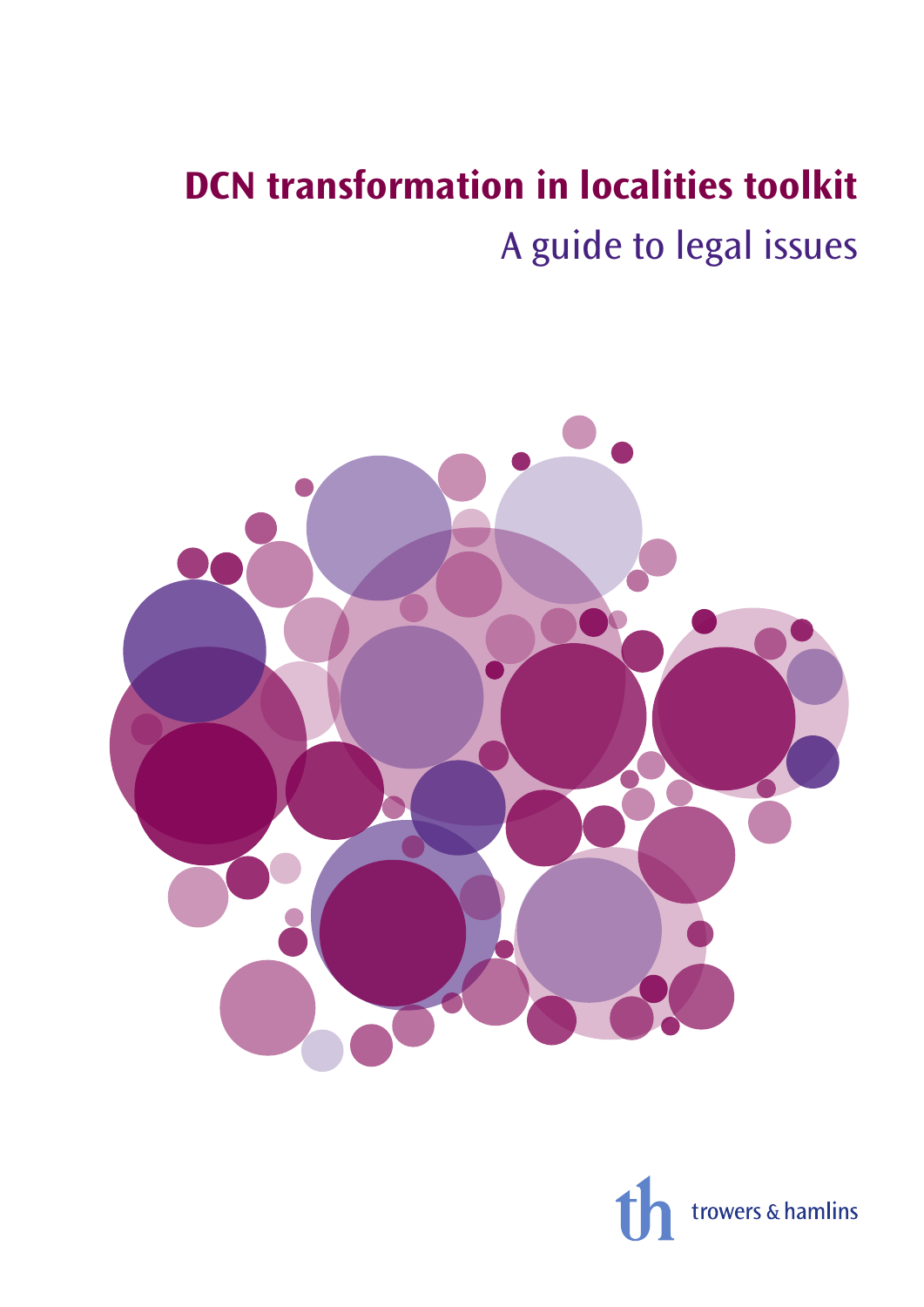## **Contents**

| Introduction                                 | 3  |
|----------------------------------------------|----|
| <b>Executive summary</b>                     | 3  |
| <b>Overview</b>                              | 4  |
| <b>Legal powers</b>                          | 4  |
| <b>Collaboration at district level</b>       | 5  |
| <b>Joint committee</b>                       | 5  |
| <b>Delegation to another local authority</b> | 6  |
| <b>Arrangements to share staff</b>           | 7  |
| <b>Agreement to supply services to a</b>     |    |
| public body                                  | 8  |
| <b>Joint company and joint Teckal</b>        | 8  |
| <b>Combined authority</b>                    | 12 |
| <b>Formal district clustering</b>            | 12 |
| <b>Super-district / Super-district +</b>     | 16 |
| <b>Unitarisation</b>                         | 16 |
|                                              |    |

| <b>Contractual arrangements</b>      | 20 |
|--------------------------------------|----|
| Duty of consultation relevant to all |    |
| forms of collaboration               | 22 |
| <b>Governance</b>                    | 22 |
| <b>Public procurement</b>            | 23 |
| <b>Joint procurement</b>             | 24 |
| <b>State aid</b>                     | 24 |
| <b>Options appraisal</b>             | 25 |
| <b>Property</b>                      | 26 |
| Tax                                  | 26 |
| <b>Intellectual property</b>         | 26 |
| Data sharing                         | 27 |
| <b>Employment</b>                    | 29 |
| <b>Pensions</b>                      | 30 |
| Conclusion                           | 31 |
|                                      |    |

### Abbreviations

| <b>ALMO</b>   | Arm's length management organisation                                              |
|---------------|-----------------------------------------------------------------------------------|
| CA            | <b>Combined Authority</b>                                                         |
| <b>DCN</b>    | District Councils' Network                                                        |
| <b>DPA 98</b> | Data Protection Act 1998                                                          |
| <b>EPB</b>    | Economic Prosperity Board                                                         |
| <b>GDPR</b>   | <b>General Data Protection Regulation</b>                                         |
| <b>ICO</b>    | Information Commissioner's Office                                                 |
| <b>LGPS</b>   | Local Government Pension Scheme                                                   |
| <b>MHCLG</b>  | The Ministry for Housing, Communities and Local Government                        |
| <b>MOU</b>    | Memorandum of Understanding                                                       |
| <b>PCR</b>    | Public Contracts Regulations 2015                                                 |
| SoS           | Secretary of State for Housing, Communities and Local Government                  |
| <b>SPV</b>    | Special Purpose Vehicle                                                           |
| <b>TUPE</b>   | Transfer of Undertakings (Protection of Employment) Regulations 2006 (as amended) |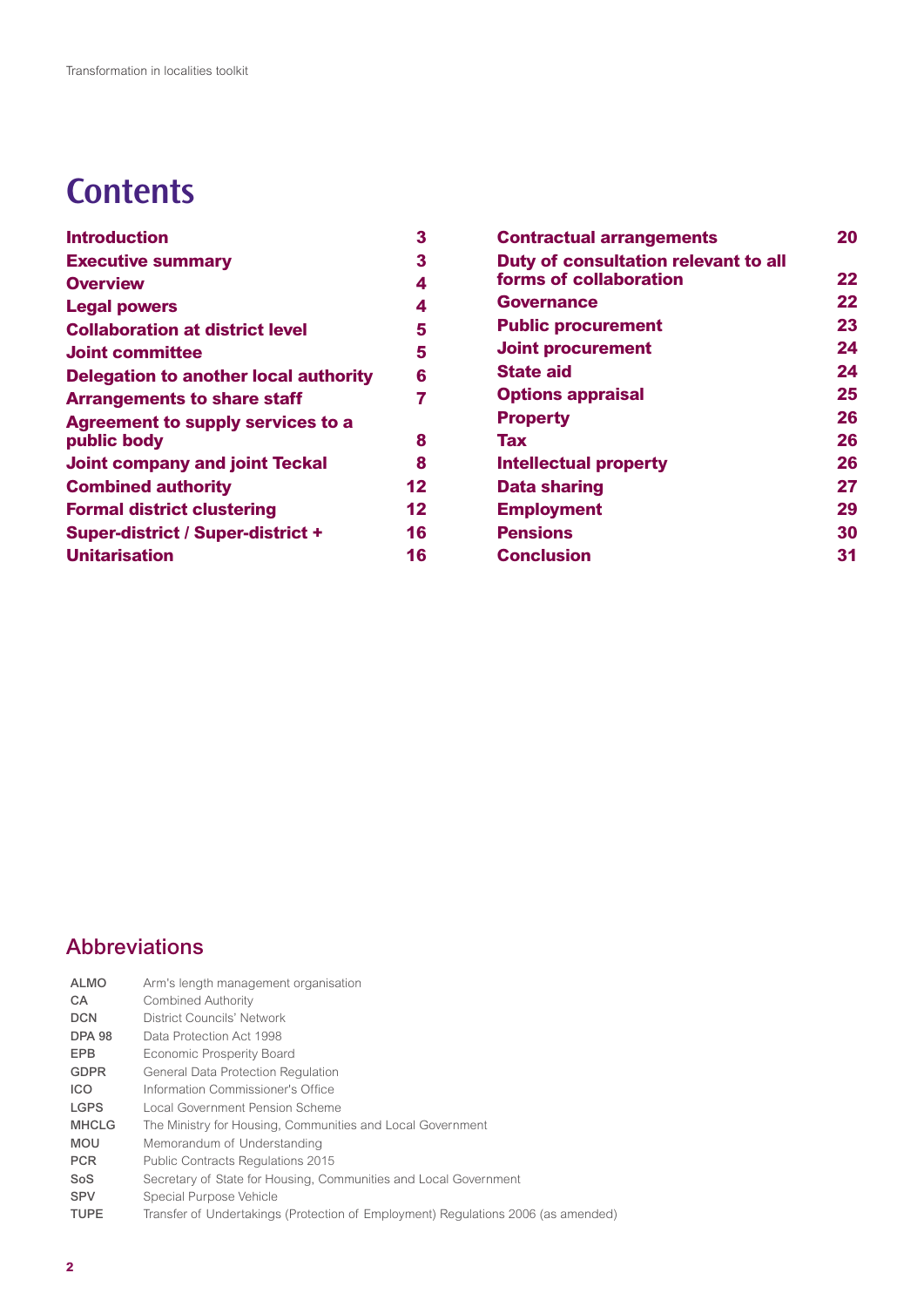## Introduction

This general legal guidance (guidance) has been commissioned by Grant Thornton and the District Councils' Network (DCN) to supplement the "DCN Transformation in Localities Toolkit". This guidance outlines the principal legal implications of collaboration between district councils.

This guidance covers:

- the various legal powers enabling collaboration;
- models of collaboration:
- contractual methods of collaboration; and
- some practical considerations to help choose the most appropriate method of collaboration.

## Executive summary

This guidance starts with an explanation of collaboration at district level. The first model of district level collaboration that this guidance explains is collaboration via delegation, with reference to joint committees, and delegation of functions to other local authorities. The powers to delegate both executive and non-executive functions are explained, in addition to some key considerations when deciding on whether or not to delegate.

This guidance then moves on to collaboration by means of arrangements and agreements, namely arrangements to share staff and agreements to supply services to a public body. The first involves district councils placing staff with another district council in order to efficiently pool resources to achieve a joint aim. The second involves district councils entering into service agreements to sell services to another district council, akin to an arm's-length transaction.

This guidance then explores the creation of separate legal entities for specific collaboration projects, namely companies which can benefit from the joint Teckal exemption from public procurement rules. The powers to establish these entities are explained and illustrated by some real-life examples of the application of these models in practice.

Combined authorities and Economic Prosperity Boards are then outlined. A flowchart demonstrates the necessary steps that district councils (and other local authorities) have to take before an order to establish either of these collaborative bodies is made.

This guidance then moves on to explaining the super-district / super district + model of collaboration. The first is where two or more district councils merge to become a single district council. The second is where district councils merge with a place-based service in another county. The powers to merge and key considerations of these models are highlighted.

The final model of collaboration that is explained is local government reorganisation to single tier, also known as "unitarisation". This section provides an explanation of the concept of local government reorganisation to single tier and the process and for obtaining an Order for unitary local government.

Once the model of collaboration is chosen, it is advisable to document it in a contract. Memorandum of Understanding and inter-authority agreements are explained with recommendations as to which type of document is most appropriate to use depending on the nature of the collaboration.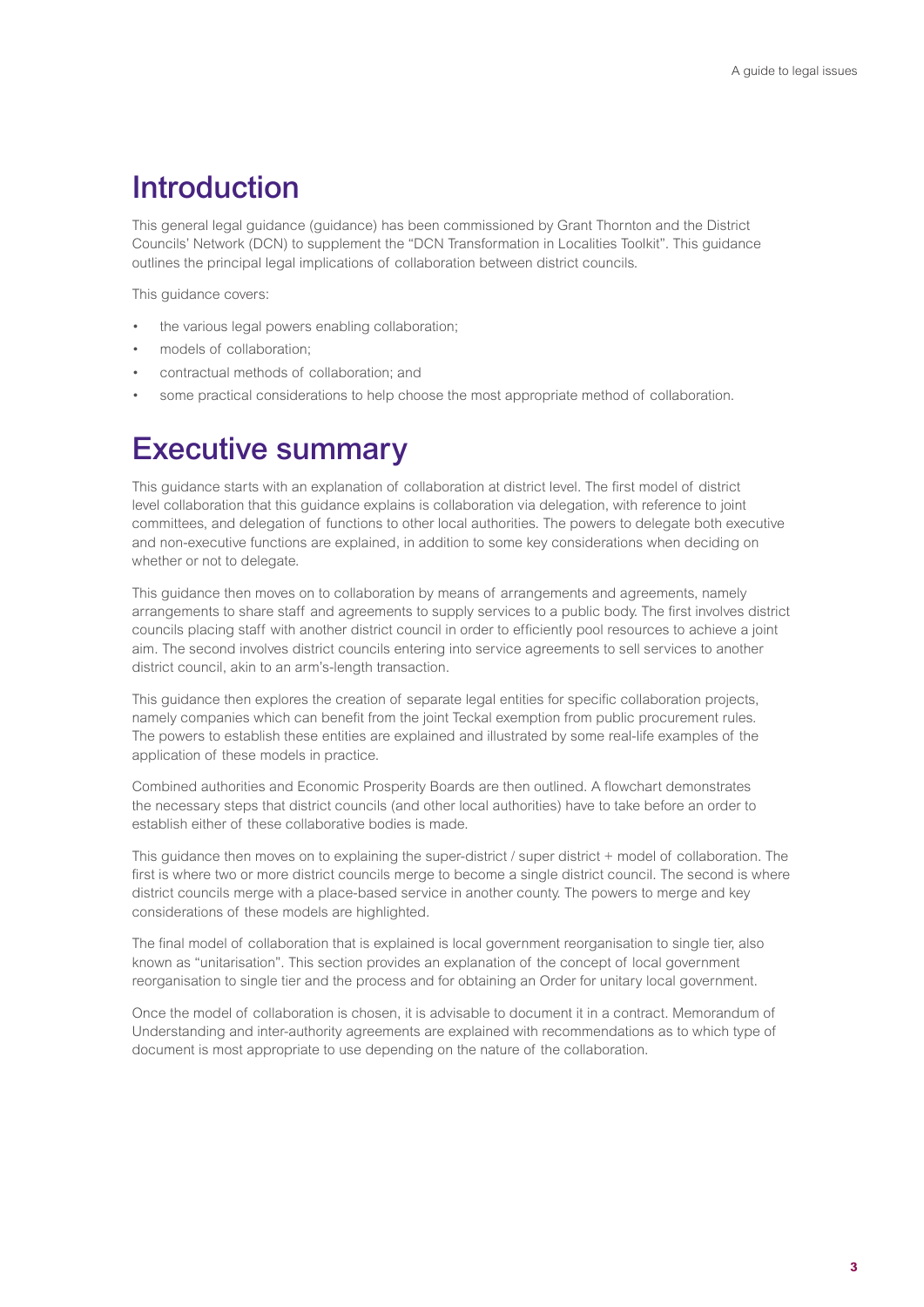This guidance then moves on to cover the following key legal considerations that in our experience tend to crop up on multi-authority collaborations:

- the duty of consultation:
- governance;
- public procurement;
- state aid;
- options appraisals;
- tax:
- intellectual property;
- data sharing;
- employment; and
- pensions matters.

To make this guidance easier to digest we have not quoted all relevant legislation in the main body of this document and have instead included it in footnotes should you or your lawyers wish to refer to it.

## **Overview**

There are many ways in which district councils can collaborate and transform. One end of the spectrum involves complete structural transformation, where a district council ceases to exist as a separate legal entity, where local government is reorganised into a single tier or district councils merge. The other is where the district councils remain intact as separate legal entities but collaborate through a combined authority, joint committees, delegation of functions, jointly-owned companies, inter-authority agreements or arrangements for the placing of staff at the disposal of another council.

This guidance is based on successful collaboration models that have been pursued by local authorities (including district councils) to provide a range of options for collaborative working between district councils.

## Legal powers

In common with most other local authorities, district councils have been created by legislation. This means they were established under legislation passed by Parliament and therefore need to act within their powers, what can reasonably be inferred from those powers and the requirement to act for a "proper purpose". Moreover, they must exercise those powers reasonably, having regard to all relevant considerations and disregarding irrelevant considerations, and with regard to their duty to obtain value for the public money entrusted in them by taxpayers.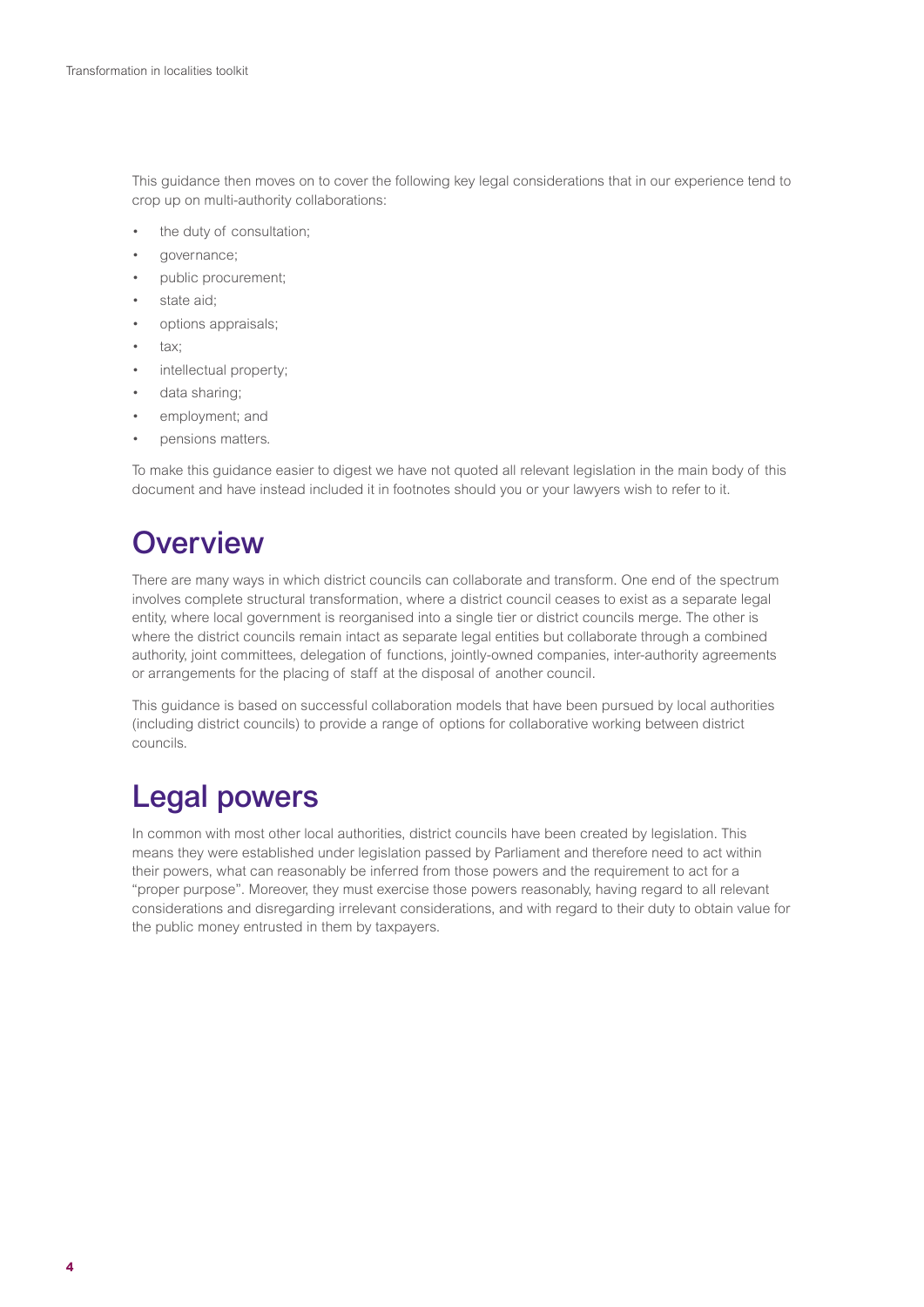## Collaboration at district level

Using powers dating back to the 1970s, local authorities have been collaborating and have transformed. The section below outlines these methods of collaboration.

## Joint committee

The power to establish a joint committee is contained in sections 101 and 102 Local Government Act 1972. Executive functions are delegable under sections 9E and 9EA of the Act and the Local Authorities (Arrangements for the Discharge of Functions) (England) Regulations 2012.

### Joint committees - Things to think about:

- a joint committee does not have a separate legal identity. It has no corporate status and so is unsuitable for trading (where it enters into contracts in effect such arrangements are enforceable against each of the individual authorities);
- joint committees maintain more sovereignty than if an external authority were delegated with the functions;
- joint committees can also include co-opted members. Although, such members cannot vote;
- voting can only be by simple majority;<sup>1</sup>
- joint committees are subject to the political balance requirements which means that appointments to joint committees should be in line with the political composition of the local authority<sup>2</sup>;
- a joint committee is not suitable for a short-term or interim arrangement. It is not worth establishing a joint committee unless it will last at least four years / an electoral term;
- joint committees are accountable and transparent because they are part of the administrative machinery of local government.

<sup>1</sup> Paragraphs 39 to 44 of Schedule 12 (Meetings and Proceedings of Local Authorities) of the Local Government Act 1972. 2 Local Government and Housing Act 1989 Schedule 1 and the Local Government (Committees and Political Groups) Regulations 1990; Section 15(5) Local Government and Housing Act 1989 states that the seats on any body which fall to be filled by appointments made by any relevant authority or committee of a relevant authority must have regard to the following principles of political balance: (a) that not all of the seats on the body may be allocated to the same political group; (b) that the majority of the seats on the body is allocated to a particular political group if the number of persons belonging to that group is a majority of the authority's membership; (c) subject to (a) and (b), the number of seats on the ordinary committees of a relevant authority which are allocated to each political group bears the same proportion to the total of all the seats on the ordinary committees of that authority as is borne by the number of members of that group to the membership of the authority; and (d) subject to (a) and (c) the number of the seats on the body which are allocated to each political group bears the same proportion to the number of all the seats on that body as is borne by the number of members of that group to the membership of the authority.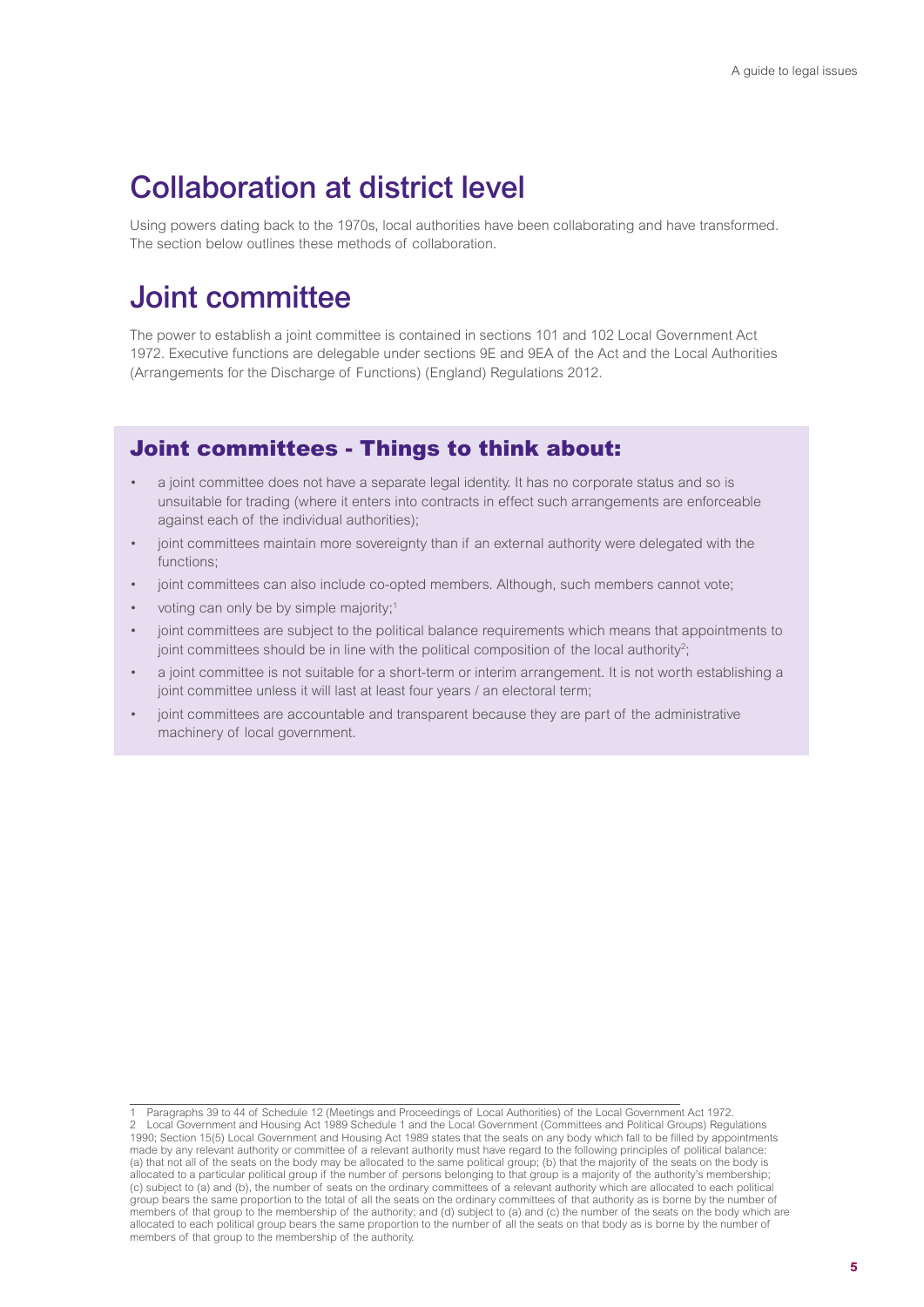## Delegation to another local authority

A local authority (including a district council) can delegate the discharge of non-executive functions to another local authority (whether the district council or another tier of authority) if they so decide, pursuant to their powers under section 101(1)(b) of the Local Government Act 1972, a "section 101 delegation".

The power to delegate executive functions to another local authority is found in section 9EA of the Local Government Act 2000 and the Local Authorities (Arrangements for the Discharge of Functions) (England) Regulations 2012.

The delegation of functions is a common form of collaboration between local authorities and can be used for short, medium or long-term arrangements. It can be particularly helpful where there are difficulties recruiting staff to work in a particular function in a particular district, or conversely, where there is spare staff capacity. It can also be used to help achieve economies of scale and efficiency.

In common with the other forms of voluntary, non-structural collaboration, delegation can also be a useful alternative to outsourcing or contracting out. It is particularly useful where it may be unlawful for a district council to outsource a function to a contractor because it involves public sector functions (such as some enforcement of regulatory matters) which could not be legally contracted out due to the prohibitions in section 71 of the Deregulation and Contracting Out Act 1994.

### Case Study: Brentwood Borough Council and Basildon District Council – Section 101 Delegation Arrangements

Basildon and Brentwood have collaborated for a number of years in relation to the provision of services across both Councils' areas. In order to deliver additional budget savings, the Councils wanted to put in place a formal framework arrangement which would provide flexibility for either Council to delegate statutory functions to the other in the future.

Brentwood was advised in relation to the terms of a section 101 Delegation Framework Deed with Basildon allowing either Council to delegate various statutory functions to the other under section 101 of the Local Government Act 1972. The individual delegated statutory functions are to be documented through dedicated work orders. Brentwood was advised on advantages and disadvantages of collaborating via section 101 arrangements and a detailed legal review of the draft Revenues and Benefits Work Order was carried out, this was the first statutory function to be delegated to Basildon.

Brentwood was also advised on key TUPE and pensions issues concerning the transfer of Brentwood staff to Basildon as part of the Revenues and Benefits arrangements (including issues regarding relocation of staff); considered the terms of any required indemnities/warranties; advised on exit arrangement issues and provided general advice on structuring the arrangements to ensure compliance with EU procurement rules.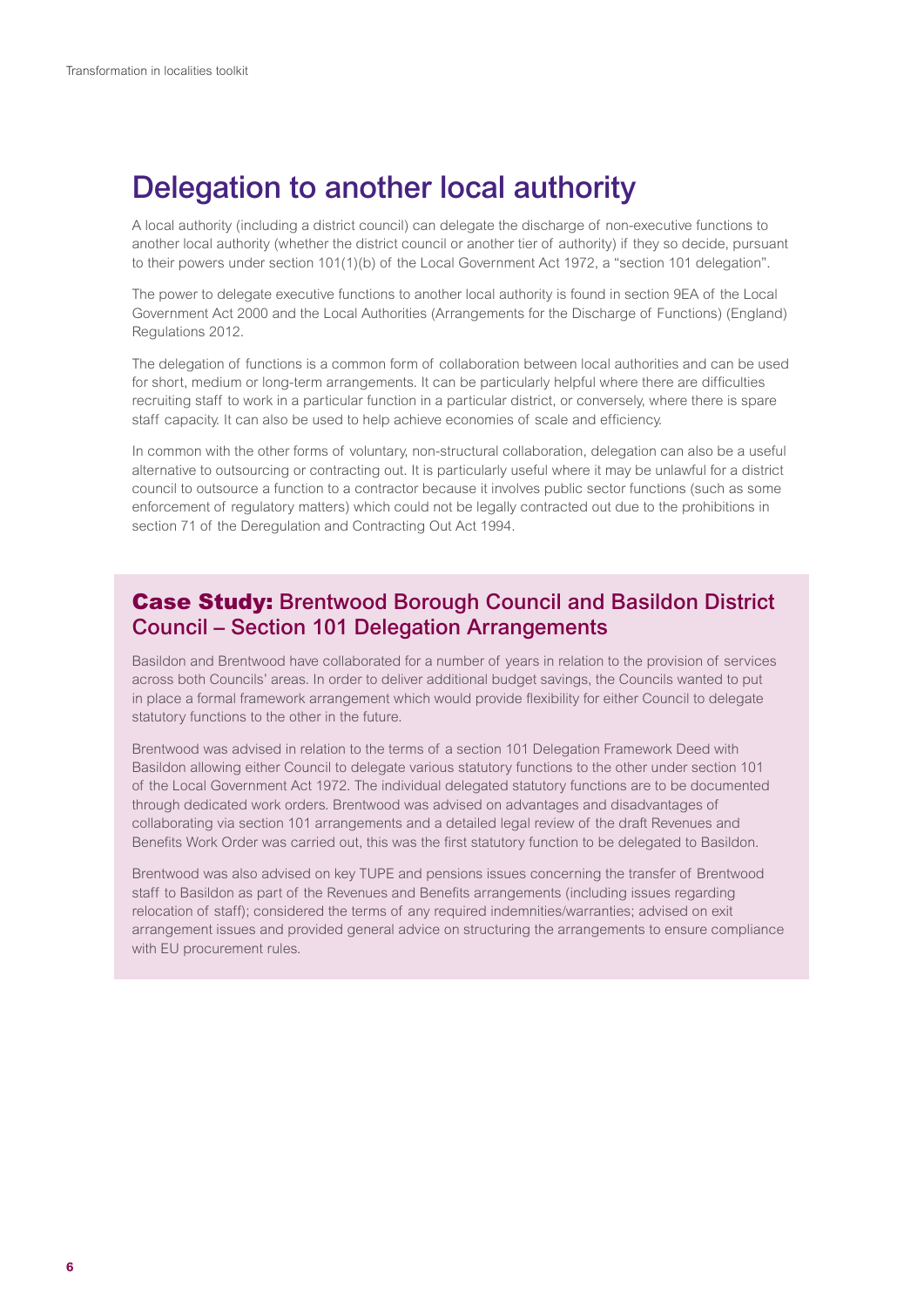### Delegation – Things to think about

Some things to think about when considering whether to delegate functions include:

- does the authority who will be carrying out the discharge of the function have the necessary capacity and experience within its staff establishment to maintain the same level of service? (For example, if a district council is intending to delegate finance functions to the county council, how will county staff deal with housing matters which are not county functions?);
- is the function to be delegated in its entirety or will certain parts of the function be reserved by the delegating authority? (For example, the decision to bring legal proceedings within your authority);
- will elected members be happy to give up sovereignty in relation to the exercise of the function to be delegated? Conversely, will elected members of the recipient authority feel comfortable with the potential reputational issues in being responsible for the performance of a service for another authority?;
- the delegation of the function may involve the transfer of staff under the TUPE regulations;
- the precise terms and the duration of the proposed delegation and any circumstances where the authority which is the recipient of the delegation may decline to discharge the function in question should be carefully considered. (For example, where a potential conflict of interest may arise between the authorities making and receiving the delegation, such as in town planning matters).

Delegation is one method of pooling resources to collaborate. Two other methods of resource sharing are outlined below: arrangements to share staff and agreements to supply services to a public body.

## Arrangements to share staff

An arrangement under section 113 of the Local Government Act 1972 allows a district council to place its staff at the disposal of another local authority<sup>3</sup> in order to achieve efficiencies. This is particularly beneficial when one authority is better resourced. The district council and the other authority would need to come to an agreement as to how to provide the relevant services.

Under section 113 the district council and the other local authority should have a bespoke inter-authority agreement (detailed later in this guidance) between the two authorities to set out the terms on which certain individuals would be made available to the other party for the purposes of enabling those individuals to deliver the services.

Before to deciding to take any formal decision in relation to the agreement, district councils must consult with the relevant officers who are likely to be involved in the arrangement and must not enter into any agreement until the consultation has been concluded and considered as a key relevant consideration in the decision making process.

### Sharing staff – Things to think about

Some key things to consider:

- how to make the delivery of the services more accountable and manage the performance of the services (for example, through benchmarking and KPIs);
- an arrangement under this model does not allow trading or profit and it can blur lines of accountability;
- whether to share staff by way of a secondment or TUPE;
- an arrangement under this model can result in uncertainties with regard to the application (or not) of TUPE when the arrangement is terminated.

It is important to take specialist employment law advice before, during and at the conclusion of the arrangement.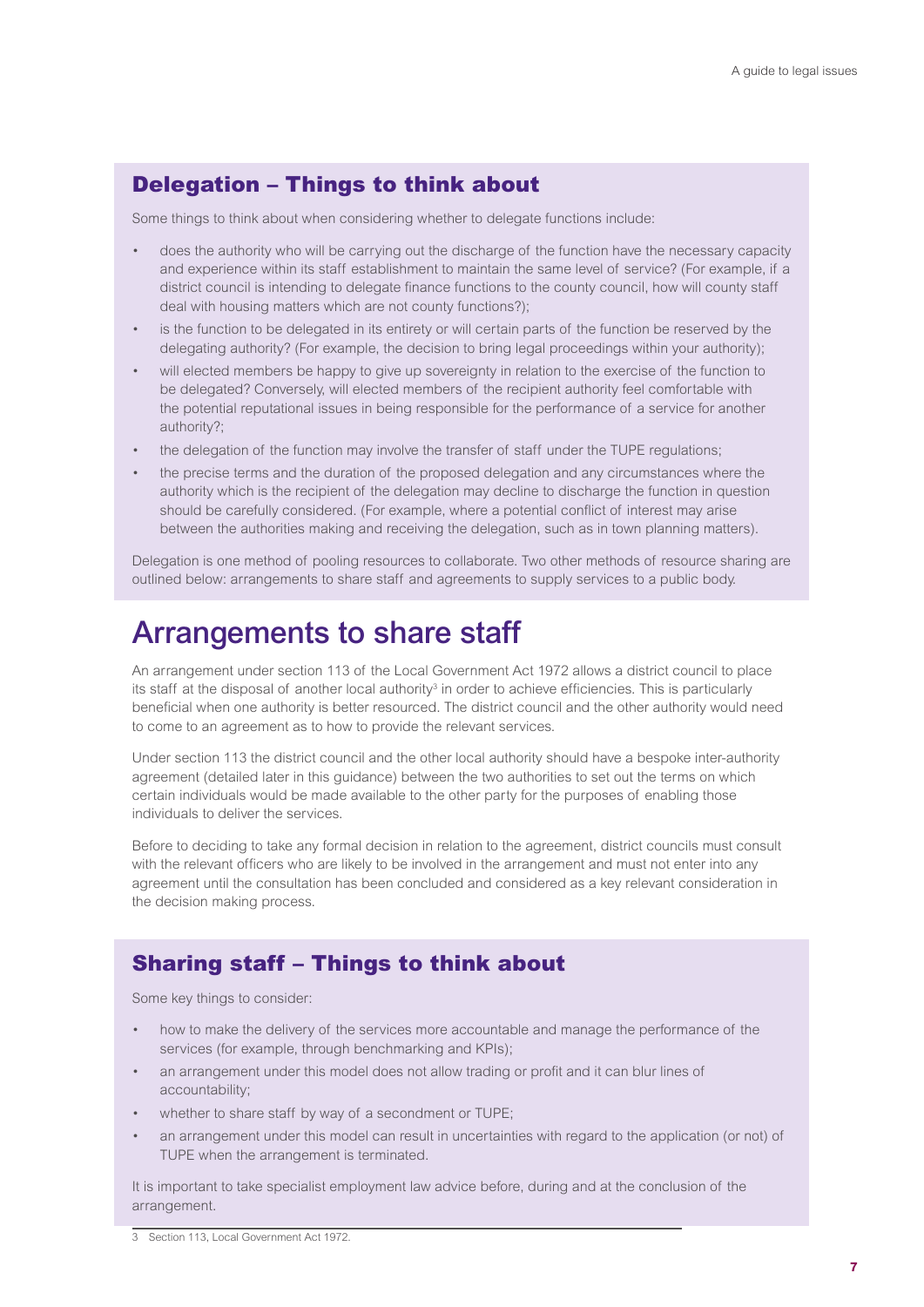## Agreement to supply services to a public body

Local authorities may enter into an agreement to supply services to a public body and charge a fee, pursuant to section 1(1) Local Authorities (Goods and Services) Act 19704 .

This model in effect involves a district council "selling" its services to another authority or vice versa. This is an arm's-length transaction and should not require a high degree of trust. However, a sufficiently robust agreement and a performance monitoring management regime should be put in place.

It can be used to sell or trade in services to entities provided they are designated as "public bodies" under LAGSA5 .

It does not need to involve the establishment of a separate legal entity like a company nor a special committee structure. It should be documented by an inter-authority agreement and optionally supplemented by an unincorporated board (see below in MOU section).

A district council is permitted to make a profit as a result of selling or trading services using this model<sup>6</sup>. A district council would therefore be permitted to charge its "customer authority" a profit. The customer would be the other authority. However, it would not be permitted via this arrangement for a district council to charge service users for statutory services or to make a profit from service users. The only entity that the Council could lawfully charge/make a profit from is other public bodies (as designated by the SoS by statutory instrument).

The models described above are unincorporated, which means they have no separate legal identity. However, where a collaboration project is long-term, and in particular is aimed at raising a profit then district councils should consider an incorporated structure such as a joint company, outlined below.

## Joint company and joint Teckal

### Joint company

Two or more district councils can establish a company to collaborate to carry out services and/or to trade services for a profit. This could be a company limited by shares, a company limited by guarantee and both of these companies can be formed as a community interest company (CIC). Alternatively, a registered society model can be used.

In establishing a company, authorities can rely on the power in section 1 of the Localism Act 2011 which grants local authorities a general power of competence<sup>7</sup> subject to pre-existing legal prohibitions. Section 4 of the Localism Act 2011 also sets out limits on the exercise of the general power of competence for a commercial purpose<sup>8</sup>.

Alternatively, section 95 of the Local Government Act 2003 provides a power for local authorities to trade in function-related activities through a company<sup>9</sup>.

There is also service-specific legislation which can authorise the establishment of other specific companies for specific reasons.

A company is a good option for district councils that have a collaborative partner and a business case which demonstrates the potential for an income stream from the supply of discretionary services or offshoots from their statutory services.

<sup>4</sup> Section 1(1) of the Local Authorities (Goods and Services) Act 1970.

<sup>5</sup> section 1(4) of the Local Authorities (Goods and Services) Act 1970.

<sup>6</sup> The *R v Yorkshire Purchasing Organisation* [1998] E.L.R. 195 judgment confirmed that: "Section 1(3) (of LAGSA) permits the local authority and the public body to agree such terms as to payment as they consider appropriate".

<sup>7</sup> Section 1, Localism Act 2011.

<sup>8</sup> Section 4, Localism Act 2011.

<sup>9</sup> Section 95 Local Government Act 2003.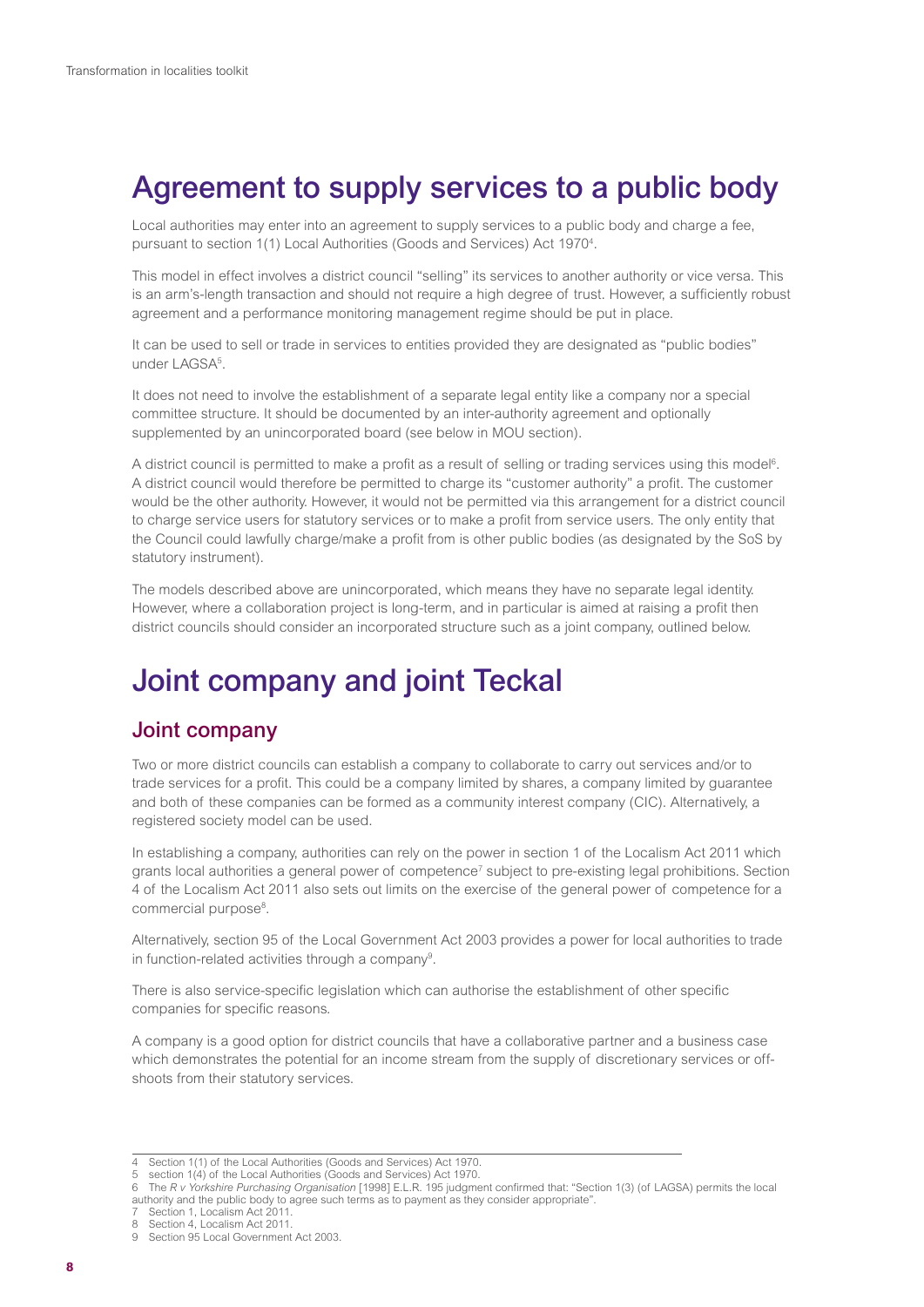### Joint Teckal

The company can be set up so that it does not have to tender for its work to the authorities which own it under an exemption from the public procurement rules known as "Teckal" or "Joint Teckal" if two or more authorities are involved<sup>10</sup>. The "Teckal" exemption is currently found in the Public Contracts Regulations 2015 (PCR) (see public procurement below)<sup>11</sup>.

### **Case study: Building services collaboration**

An example of adopting this model is Broste Rivers, a group of companies set up by seven district councils in Hertfordshire who wanted to collaborate to provide building control services both within their own council areas, to third parties and other local authorities outside of their boundaries.

In order to achieve this, Broxbourne Borough Council, East Hertfordshire District Council, Hertsmere Borough Council, North Hertfordshire District Council, Stevenage Borough Council, Three Rivers District Council and Welwyn Hatfield Borough Council set up a joint venture holding company, Broste Rivers Ltd, which wholly owned two companies:

- Hertfordshire Building Control Ltd, set up as a "body governed by public law" to discharge the seven district councils' statutory duties to provide building control services to their inhabitants at cost price; and
- Building Control (Hertfordshire) Company Ltd, a commercial entity to provide an "Approved Inspector" service within other local authorities' and other non-statutory services to third parties within their areas, with a view to generating profit.



We had to consider carefully the application of procurement exemptions, particularly in relation to the commercial entity, to ensure that it did not have to procure its own services.

The commercial collaboration enabled the district councils to pool resources to produce efficiencies, particularly with respect to back office costs such as ICT and premises costs. Additionally, surplus generated could be reinvested in the company and the respective local authorities.

<sup>10</sup> Regulation 12(4), (5) and (6) Public Contracts Regulations 2015.

Regulation 12(1) Public Contracts Regulations 20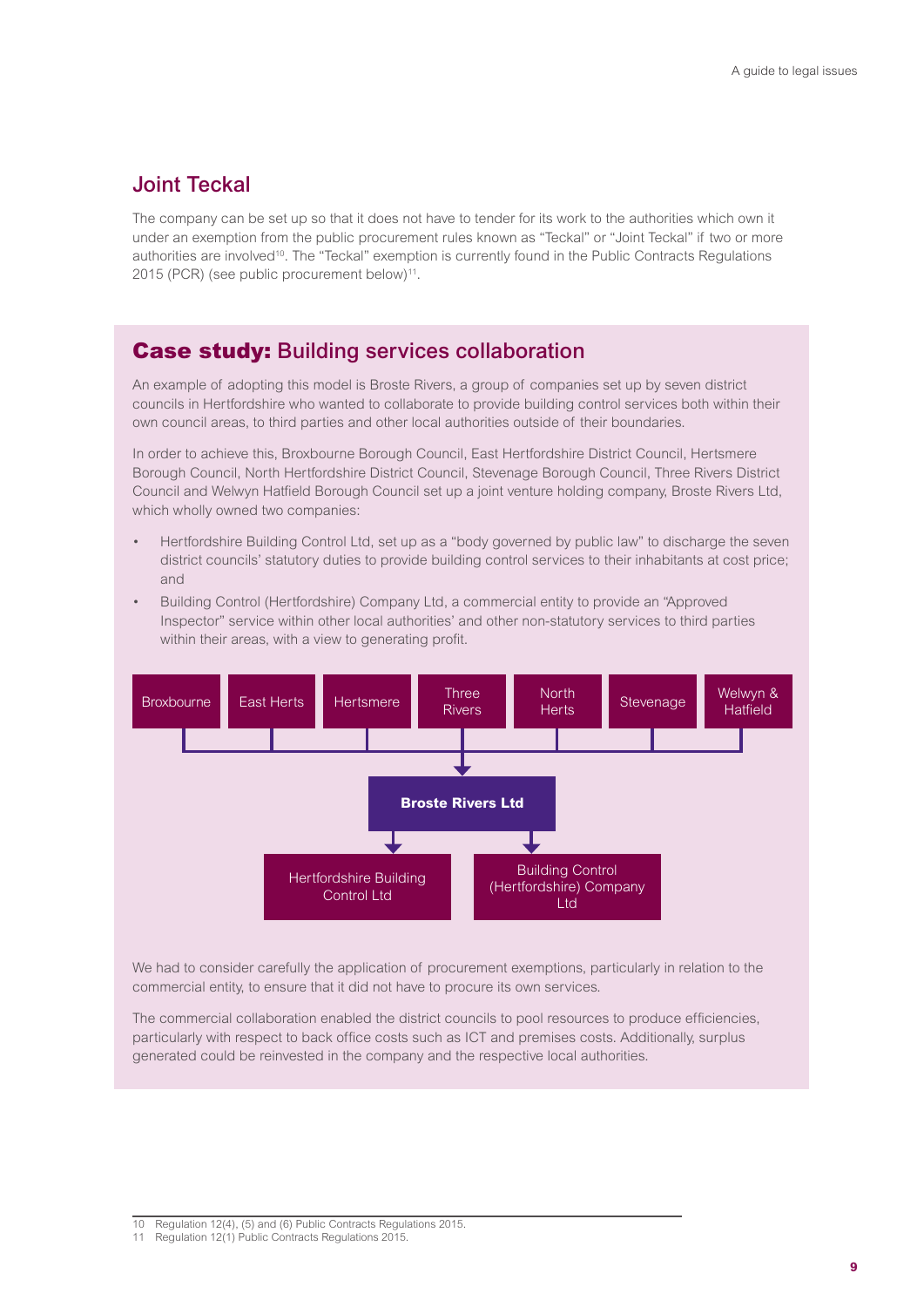### **Case study: Super-ALMO Collaboration**

The Super-ALMO East Kent Housing is an example of a joint Teckal company, formed by Canterbury City Council, Dover District Council, Shepway District Council and Thanet District Council. This was the first multi-authority arm's length management organisation (ALMO), established to manage over 16,000 homes under a 30 year contract.

In order to meet the requirements for a joint Teckal company, the four district councils had to adapt the well-established ALMO structure, which involved implementing a new governance structure to provide sufficient control over the ALMO by all four district councils. This was balanced with the need to provide operational independence and flexibility for the ALMO, in accordance with the requirements of local authority decision making and corporate governance.

The collaboration enabled the four district councils to save money on direct management costs, as well as procurement and ICT and other support service costs.

### Case study: Commercial Property Investment Company **Collaboration**

Babergh and Mid Suffolk District Councils collaborated to create a Joint Commercial Property Investment Company, CIFCO Capital Ltd. The company was set up with a £50 million investment fund to invest in commercial property nationally, with the aim of providing a revenue stream to the respective district councils through the collection of rent.

The structure involved both district councils setting up wholly owned commercial holding companies, these holding companies then each owned a 50 per cent shareholding in CIFCO Capital Ltd. CIFCO Capital Ltd invests in commercial property across the country. Consideration had to be given to the governance of the investment company to ensure that it was sufficiently controlled to fall within the Teckal exemption from procurement rules, but was also sufficiently independent to make commercial decisions.

The £50 million investment fund was structured as a loan from the two district councils to CIFCO Capital Ltd to fund up to 90% of the costs of the acquisition of property with the balance of the money required to fund the acquisition being contributed as equity. The two councils also made available an overdraft facility to CIFCO Capital Ltd to fund its working capital requirements, the level of such overdraft being reviewable annually. CIFCO Capital Ltd provided security over its assets, including any property acquired, as security for all amounts borrowed from the two district councils. The loans are repayable from the rental income on property acquired.



The collaboration gained media attention over the fact that the investment company purchased commercial property in areas that were outside their respective districts in Suffolk such as a Marks and Spencer in Brentwood, Essex and a building containing a Caffe Nero and Wagamama in Peterborough.

CIFCO Capital Ltd has been successful in providing a revenue stream for the respective councils, with returns being in excess of £1.6 million per annum.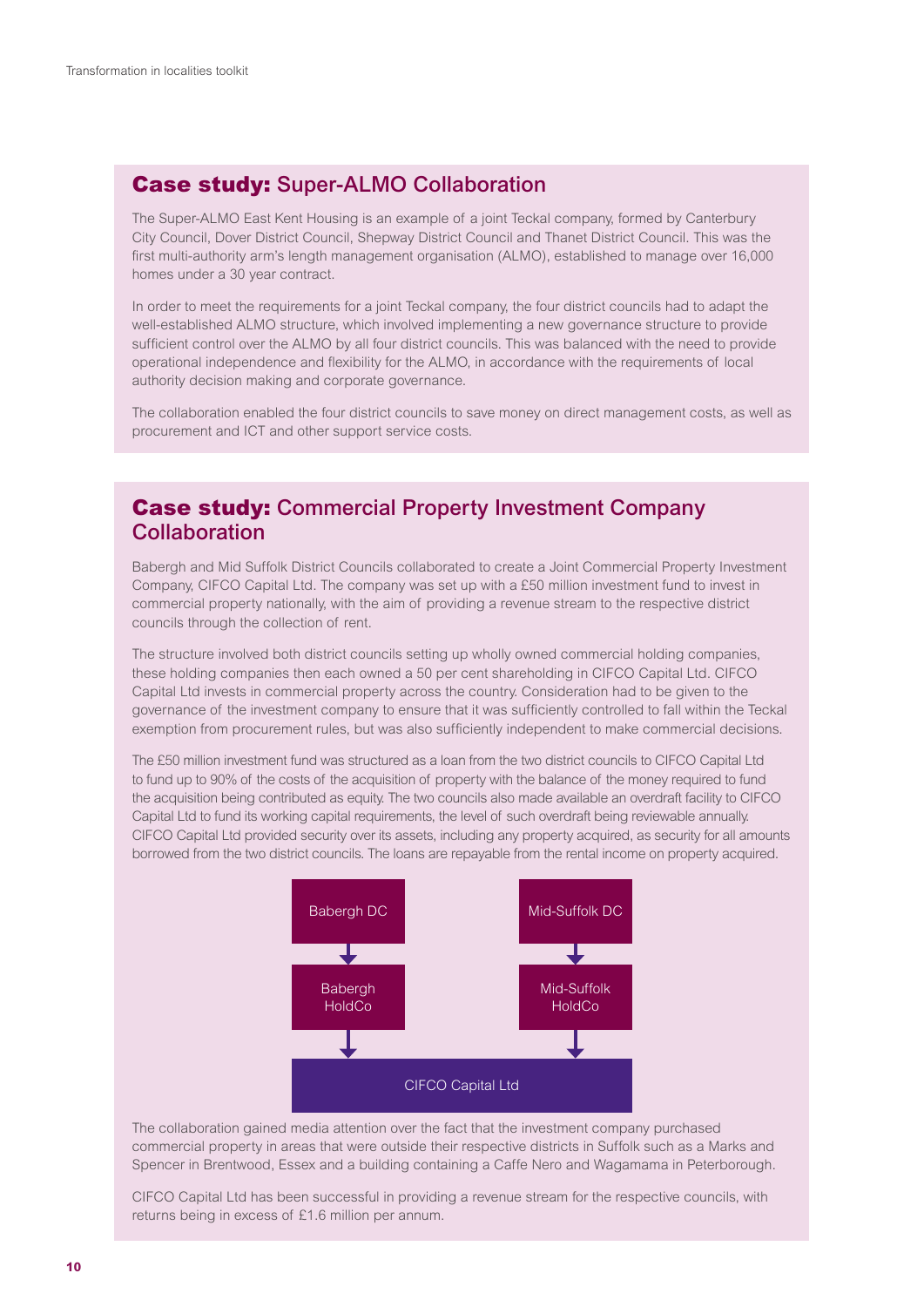### Joint companies – Things to think about

- The purpose of the company. A company could be used to distribute a profit from services the district councils do not have a statutory duty to provide. However, for some companies it may be more appropriate for any profits to be reinvested in the company. The legal form of the company should not be decided upon until the business case is completed, as some company forms may not suit the desired outcome.
- The collaborating councils would need to prepare and have regard to a HM Treasury Green Book compliant business case before resolving to establish the company.
- A Joint Teckal company does not have to bid for work from its contracting authority shareholders as long as the Teckal exemption continues to apply.
- A Joint Teckal company is able to trade with external bodies for up to 19.9% of its annual turnover to generate income. This needs monitoring.
- The company can be established as a "body governed by public law" which would have itself to comply with public procurement tendering rules when buying in its supplies. Alternatively, it is possible (with care) to establish a company with solely commercial objectives (i.e. not public policy aims) which may be free from public procurement rules (see below).
- Articles of association and a shareholders agreement for the company would need to be drawn up as well as contract(s) between the company and the contracting authorities and possibly service agreement(s) if any of the authorities are to provide support services (e.g. payroll to the company).
- Company directors have personal legal duties which cannot be delegated and can conflict with their council roles. They also need to understand the operation and finance of the company. All directors must understand the legal responsibilities of their roles before taking office. Training is strongly recommended.
- Financial or "in kind" help to the company such as low interest loans, advance payments, lending staff or equipment below value, or low rent premises could constitute unlawful state aid. State aid challenges are becoming more common and are relatively inexpensive to bring. The existence of state aid can lead to mandatory claw back plus interest and adverse PR. State aid exemptions exist will but need expert advice to navigate.
- Specialist advice should be sought on the impact of corporation tax and VAT (as well as SDLT if land is involved).

As highlighted above, there are many ways in which district councils can collaborate without the need for structural transformation. However, should this be a desirable (for economic or efficiency reasons, for example) the models below explain structural transformation, starting with combined authorities.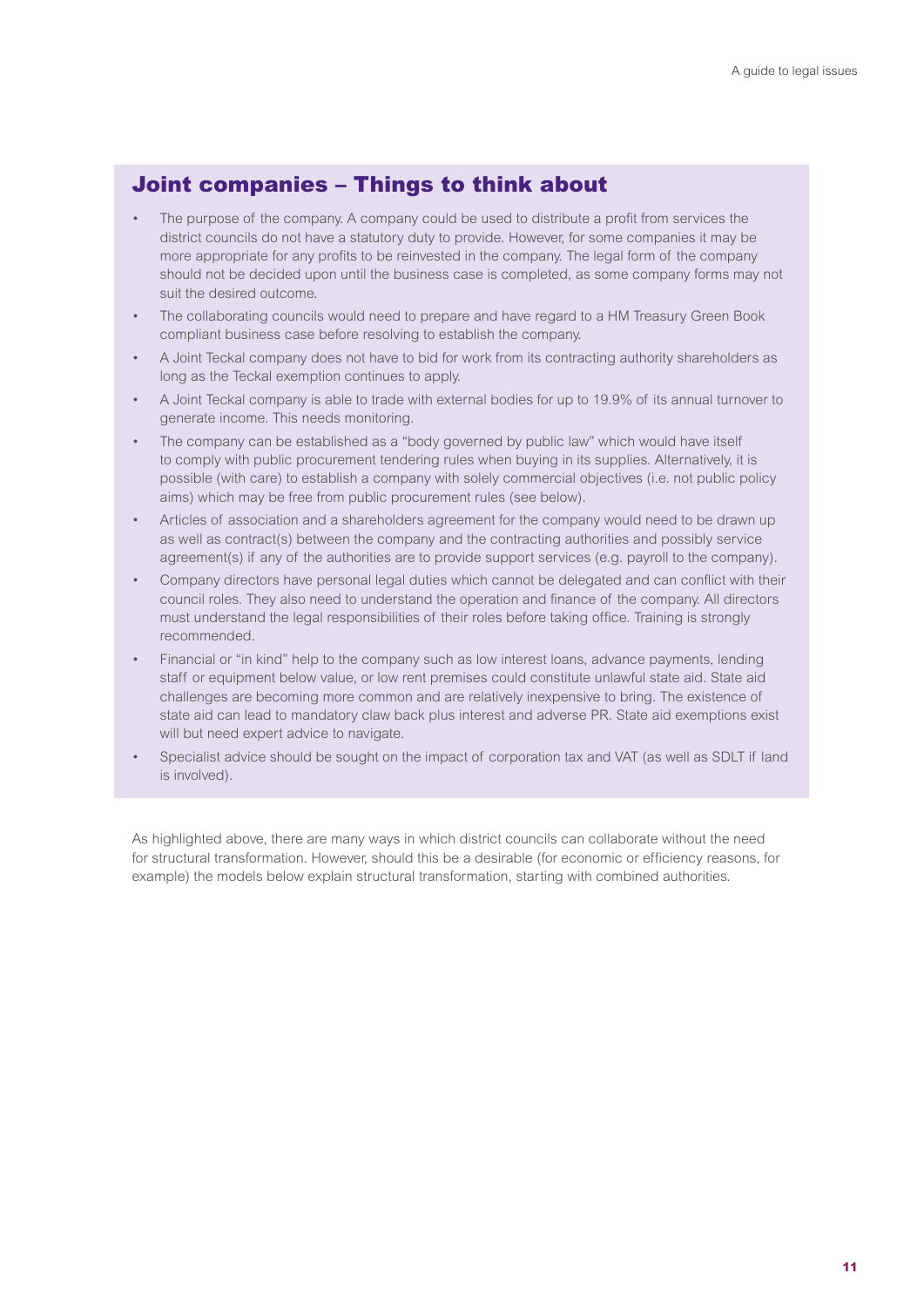## Combined authority

A combined authority is a strategic and operational body with district and potentially other representatives that also takes on devolved powers and resources from central government.

A new combined authority can be formed to carry out specific local authority or other functions (e.g. housing) but the district councils otherwise remain in existence.

The SoS may establish a combined authority by an order under section 103(1) of the Local Democracy, Economic Development and Construction Act 2009 and the Cities and Local Government Devolution Act 2016, following a "governance review" and a consultation and the publication of a scheme recommending the creation of a combined authority<sup>12</sup>.

Another structure that involves devolution is an Economic Prosperity Board, discussed below.

## Formal district clustering

### Economic Prosperity Boards

Economic Prosperity Boards (EPBs) are structures which allow for collaboration and joint working between local authorities for the purpose of improving economic development, regeneration and transport. EPBs operate in specified areas as set out in the Local Democracy, Economic Development and Construction Act 2009.

To establish an EPB, two or more local authorities (which can be district councils) must undertake and publish a review concerning the effectiveness and efficiency of arrangements to promote economic development and regeneration within the specified area. If the review concludes that the establishment of an EPB for an area would be likely to improve:

- the exercise of statutory functions relating to economic development and regeneration in the area; and
- economic conditions in the area,

then the authorities may publish a scheme for the establishment of an EPB for the area.

The SoS may then make an order establishing an EPB, but only if having reviewed the scheme prepared by the authorities, the SoS considers that to do so is likely to improve the factors as set out above.

12 'Combined authorities' Briefing Paper, Number 06649, 4 July 2017, page 4, para 1.2; section 110 of the Local Democracy, Economic Development and Construction Act 2009 Act (as amended by the 2016 Act).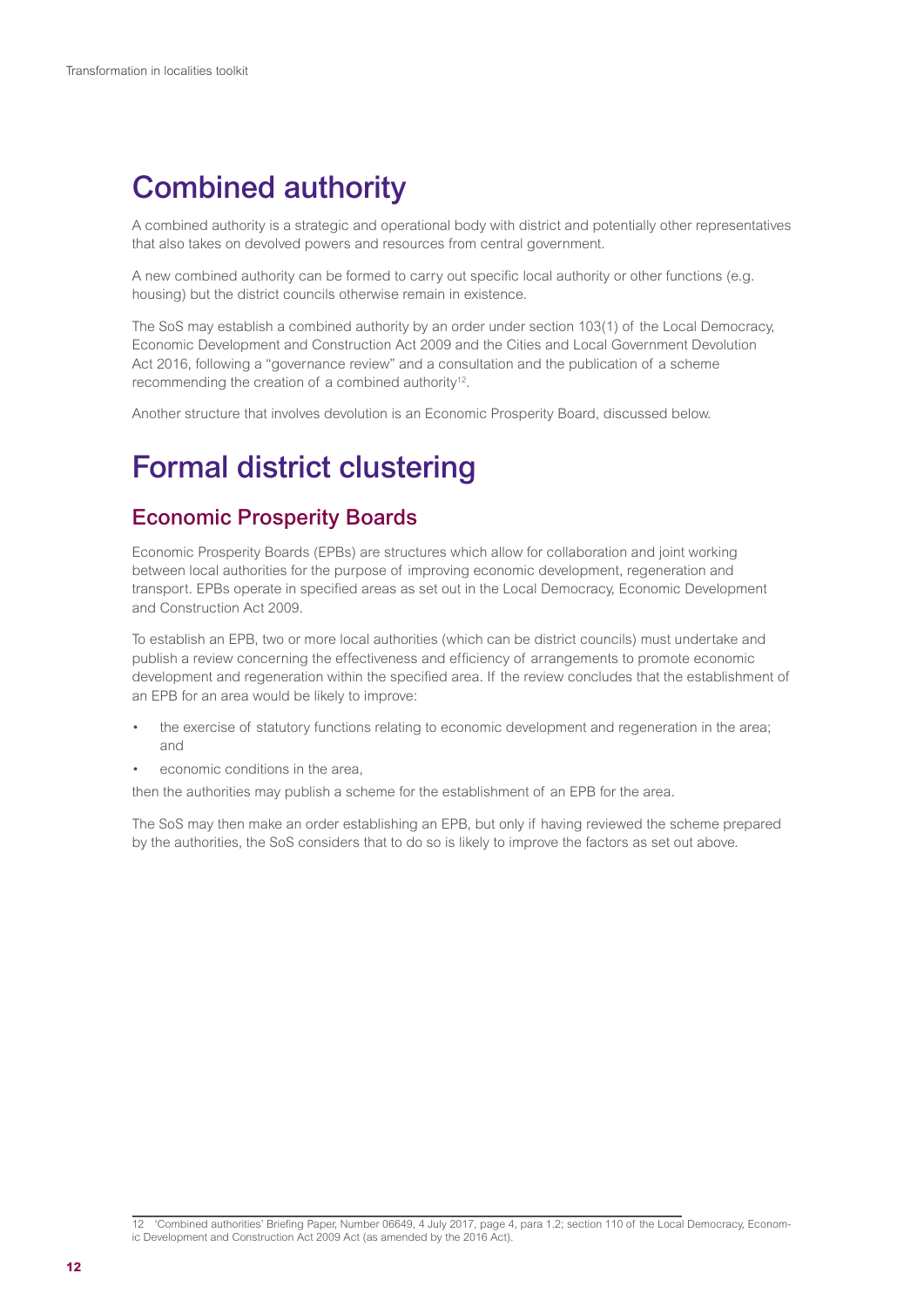

Flowchart of the process leading to the establishment of a Combined Authority (CA) or Economic Prosperity Board (EPB)

13 Sections 88 and 103 of the Local Democracy, Economic Development and Construction Act 2009 Act.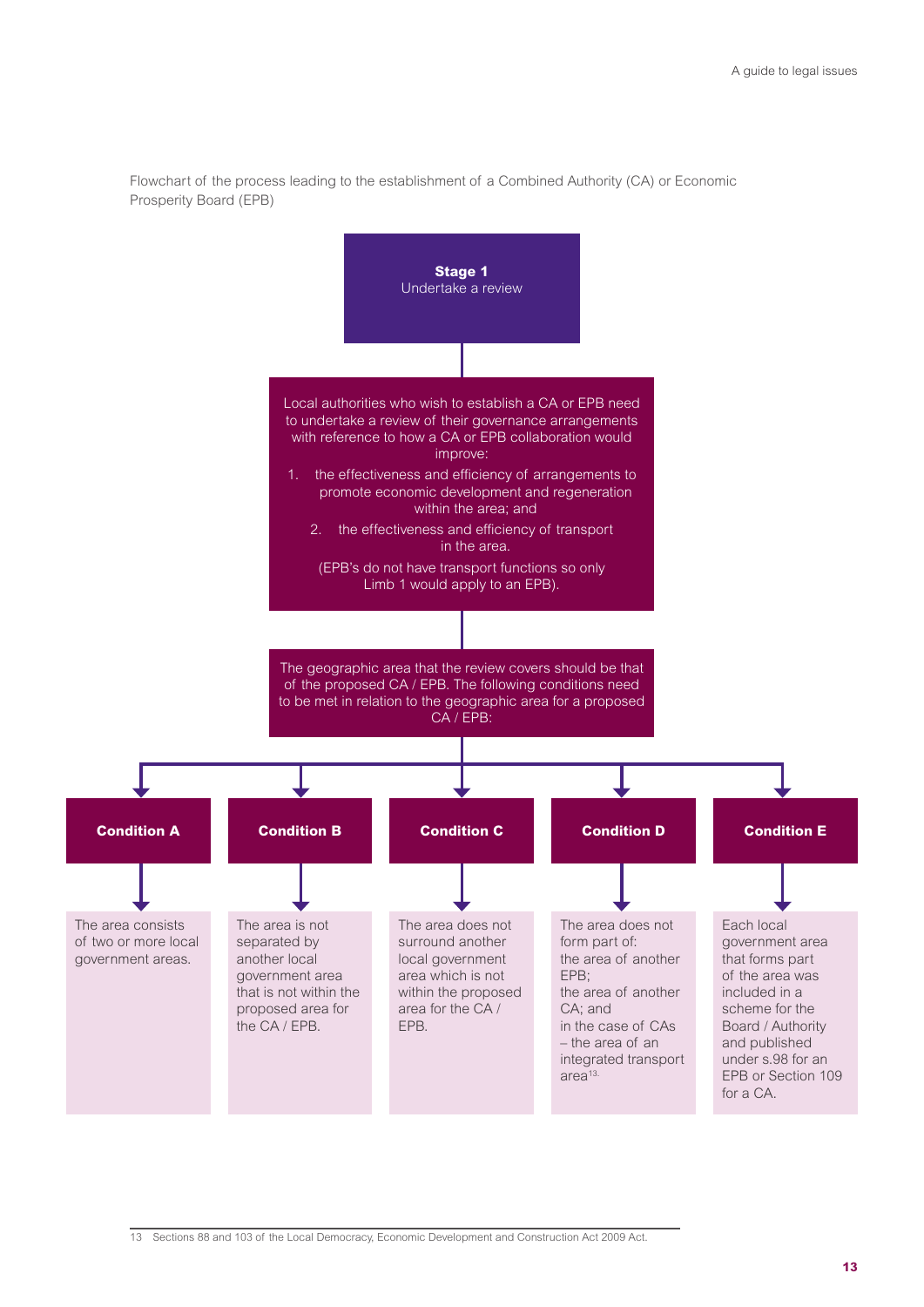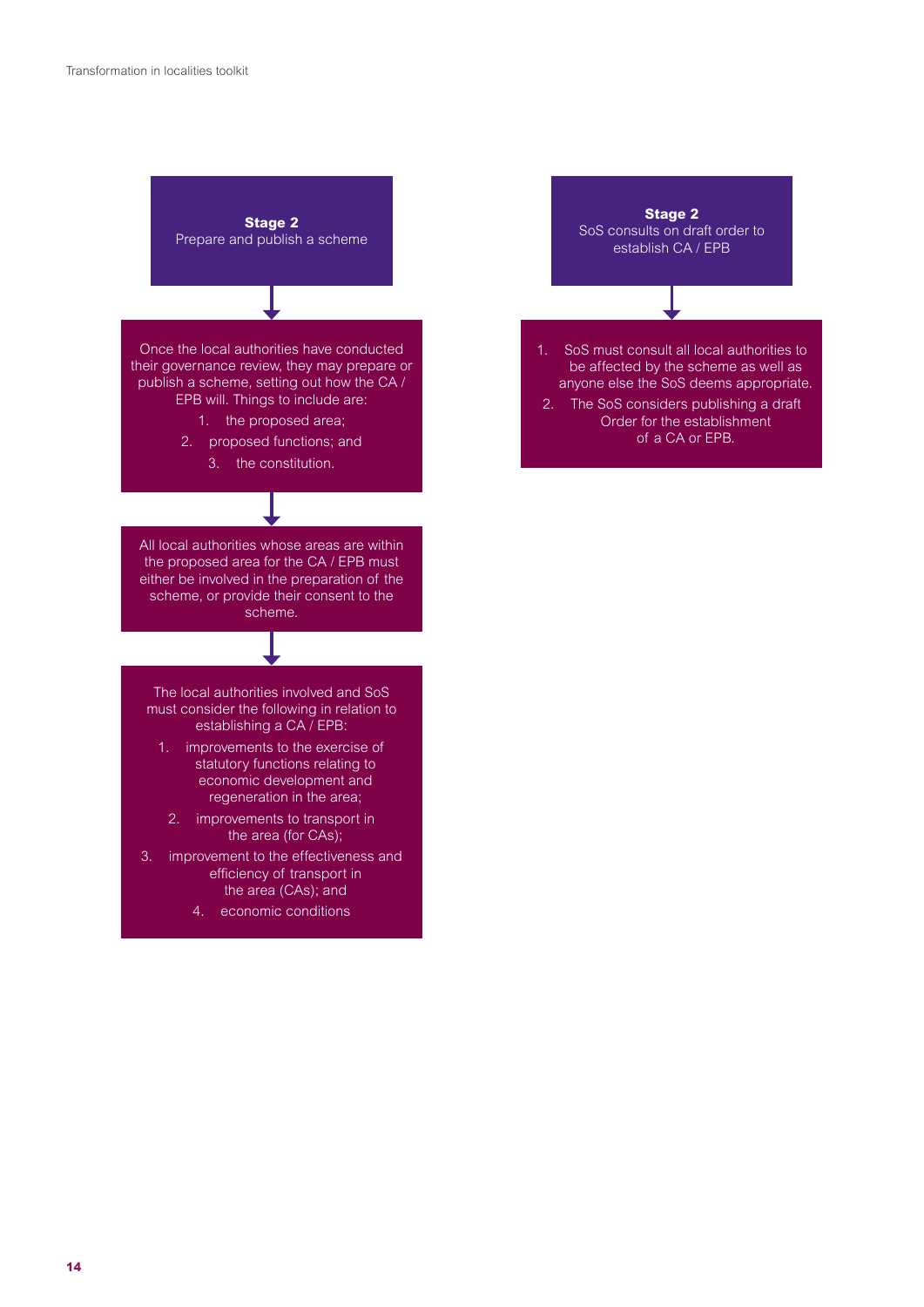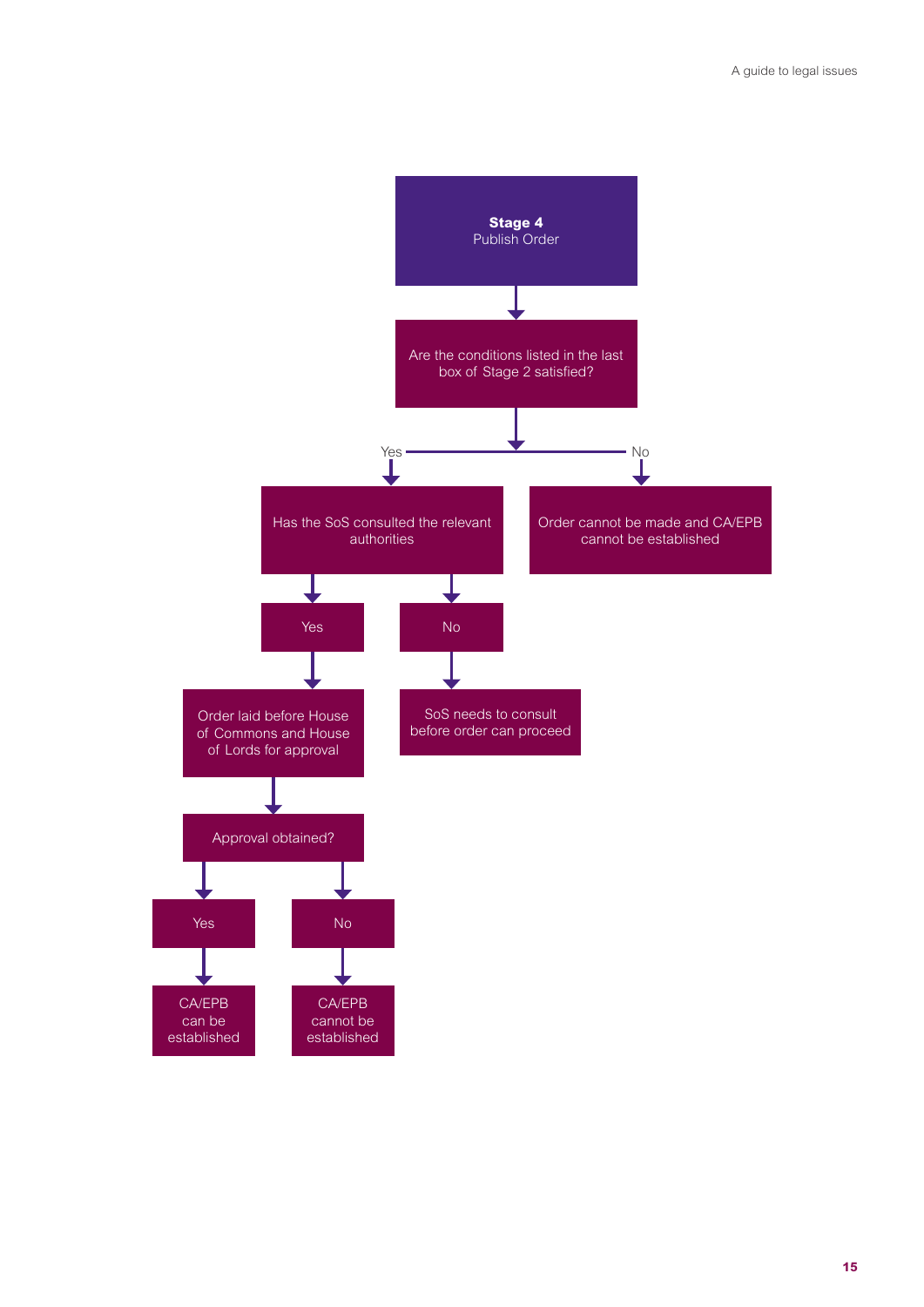## Super-district / Super-district +

The super-district model is where two or more district councils merge to become a single district council.

The super-district + model is the same as the super district model but also involves the merger of one or more district councils and/or place-based services in another county.

There is a power for the SoS to merge the areas of two or more district councils by statutory instrument<sup>14</sup>. The SoS must make regulations to this effect<sup>15</sup>. District councils may be merged in relation to devolution deals agreed by central government where it may not be appropriate for the existing councils to establish a combined authority<sup>16</sup>.

Regulations made by the SoS to merge two or more district councils must be made with the consent of all district councils involved. However, until 31 March 2019, if the regulation is in relation to structural or boundary matters, only one local authority needs to provide consent<sup>17</sup>. Thereafter, due to a sunset clause in the legislation, all district councils will need to provide consent<sup>18</sup>.

An example of the super-district model is the Suffolk Coastal and Waveney District Councils' merger in 2017, consented to by both respective district councils.

The Ministry for Housing, Communities and Local Government (MHCLG) established five broad consideration principles in relation to Suffolk Coastal and Waveney District Councils' proposal to merge the two authorities. However, these tests do not have statutory force and do not form part of statutory guidance. This means that they could easily be revised at a later date depending on the current SoS's policy priorities. It is therefore prudent to check with MHCLG what the most up-to-date tests will be applied before working up a merger proposal<sup>19</sup>.

The five principles that the proposal for two or more district councils wishing to merge had to demonstrate were<sup>20</sup>:

- better local/public services;
- significant cost savings:
- greater value for money;
- stronger and more accountable local leadership; and
- sustainability in the medium to long term.

## Unitarisation

Local government reorganisation to single tier, also known as "Unitarisation", is where the functions of district councils and / or other councils (typically a county council) are combined to provide a single tier of local government.

The Secretary of State for Housing, Communities and Local Government (SoS) may "invite" a local authority to make a proposal for a single tier of local government<sup>21</sup>. The SoS may then make an order implementing the proposal (the Order)<sup>22</sup>.

18 Cities and Local Government Devolution Act 2016, Section 15(8).

<sup>14</sup> Cities and Local Government Devolution Act 2016, Section 15(1); Cities and Local Government Devolution Act 2016, Explanatory Note, para 47.

<sup>15</sup> Cities and Local Government Devolution Act 2016, Section 15(1); Cities and Local Government Devolution Act 2016, Explanatory Note, para 44; S15(1) CLGDA defines "local authorities" by reference to Section 23 Local Government and Public Involvement in Health Act 2007, which described local authorities as county councils, district councils or London borough councils.

<sup>16</sup> Cross on Local Government, Part 1 – Law of Local Government Administration, Chapter 3, Local Authority Areas and Status, Section B. Alterations in Area and Status, 3-18C.

<sup>17</sup> Cities and Local Government Devolution Act 2016, Section 15(4), (5); Cities and Local Government Devolution Act 2016, Section 15(1); Cities and Local Government Devolution Act 2016, Explanatory Note, para 48.

<sup>19</sup> 'East Suffolk Council', The proposal for merging Suffolk Coastal & Waveney District Councils, Suffolk Coastal District Council and Waveney District Council, Cabinet Report, page 11.

<sup>20</sup> 'East Suffolk Council', The proposal for merging Suffolk Coastal & Waveney District Councils, Suffolk Coastal District Council and Waveney District Council, Cabinet Report, page 11.

<sup>21</sup> Sections 1 to 7 of the Local Government and Public Involvement in Health Act 2007; pursuant to section 3(1) of this act, a direction to form unitary local government cannot be made by the SoS after 25 January 2008.

<sup>22</sup> Section 7 of the Local Government and Public Involvement in Health Act 2007; Local Government in England: structures, Briefing Paper, 19 December 2017.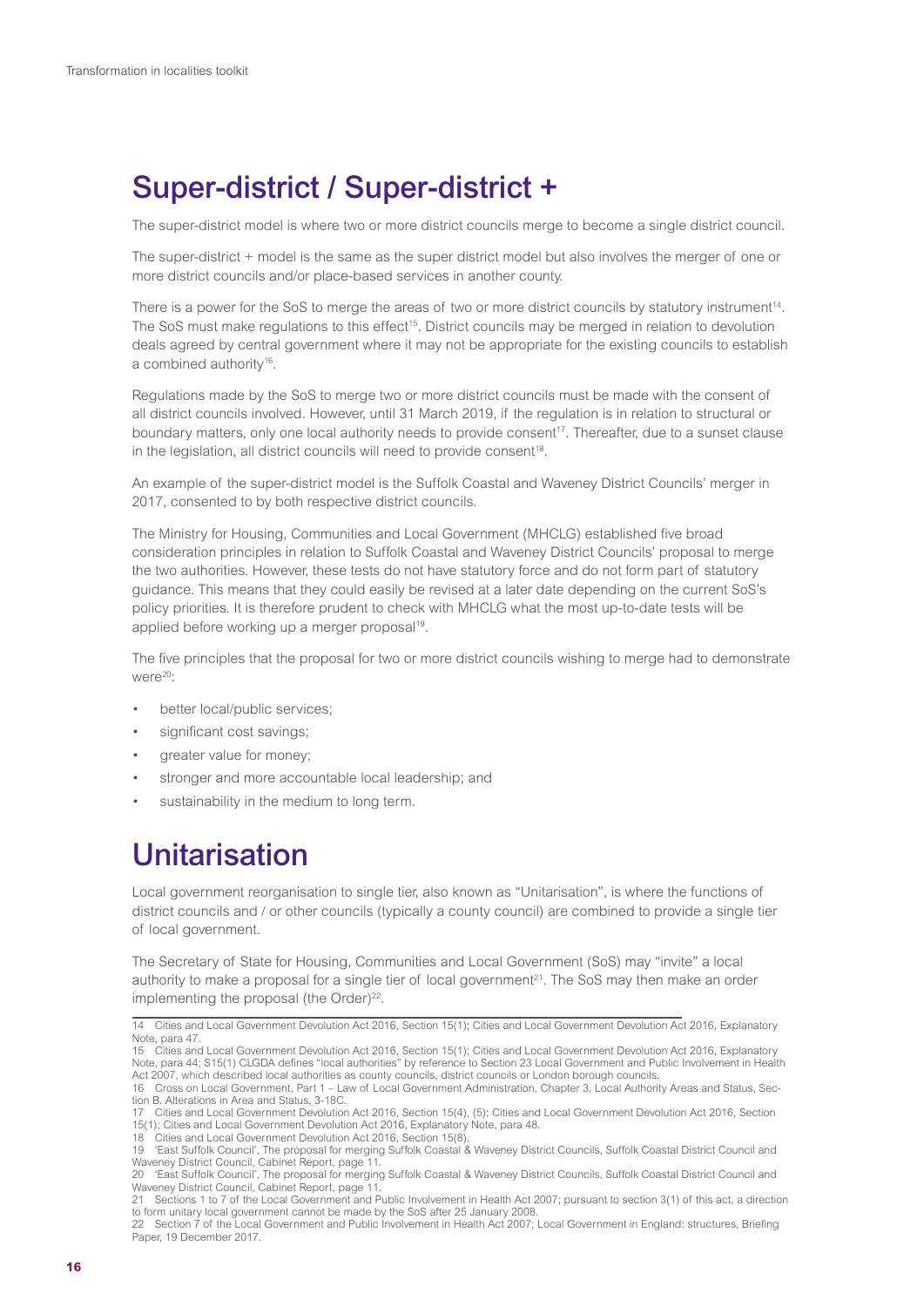The following flowchart illustrates the steps that district councils (and other local authorities) need to take before an Order for unitary local government can be made by the SoS.

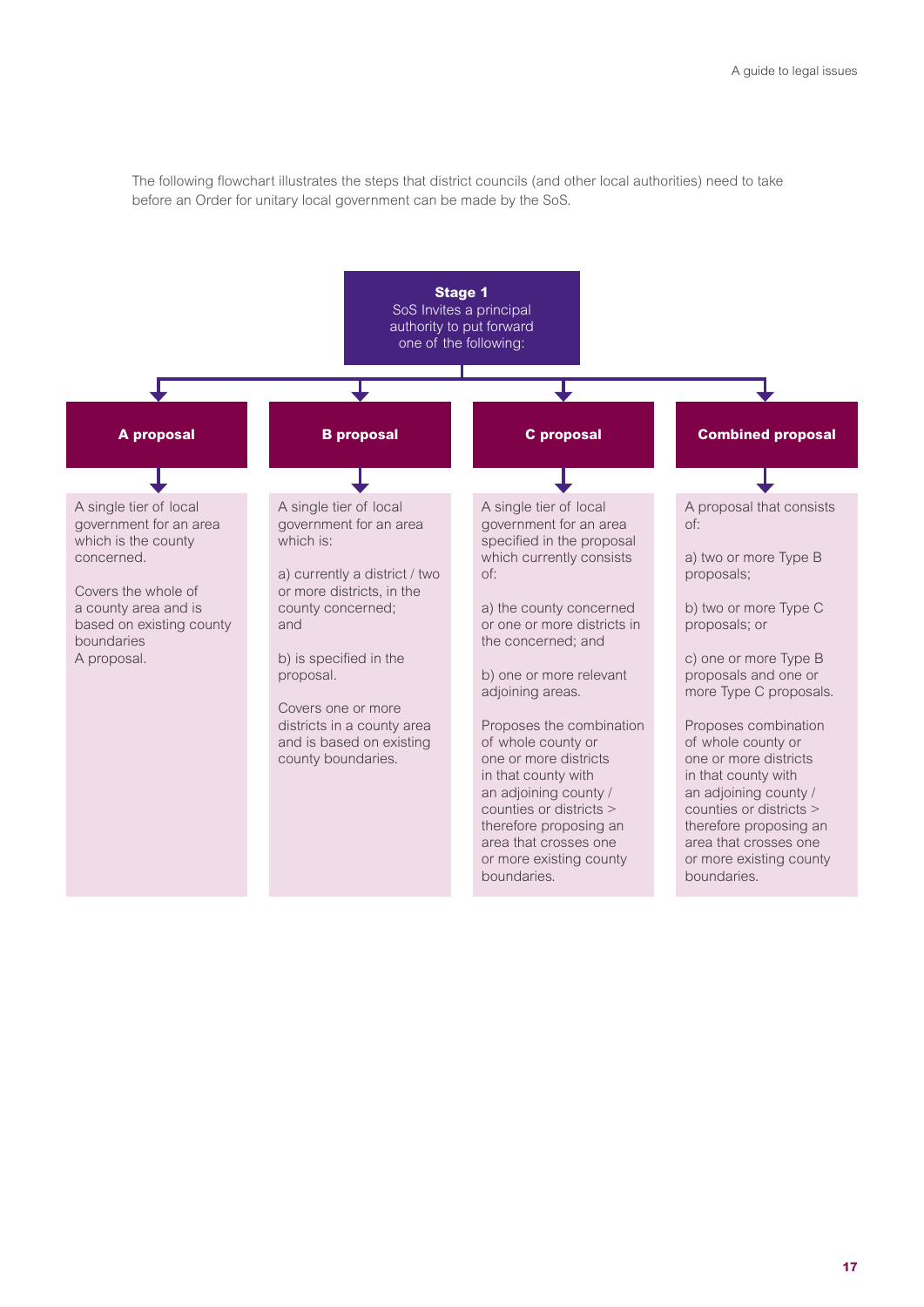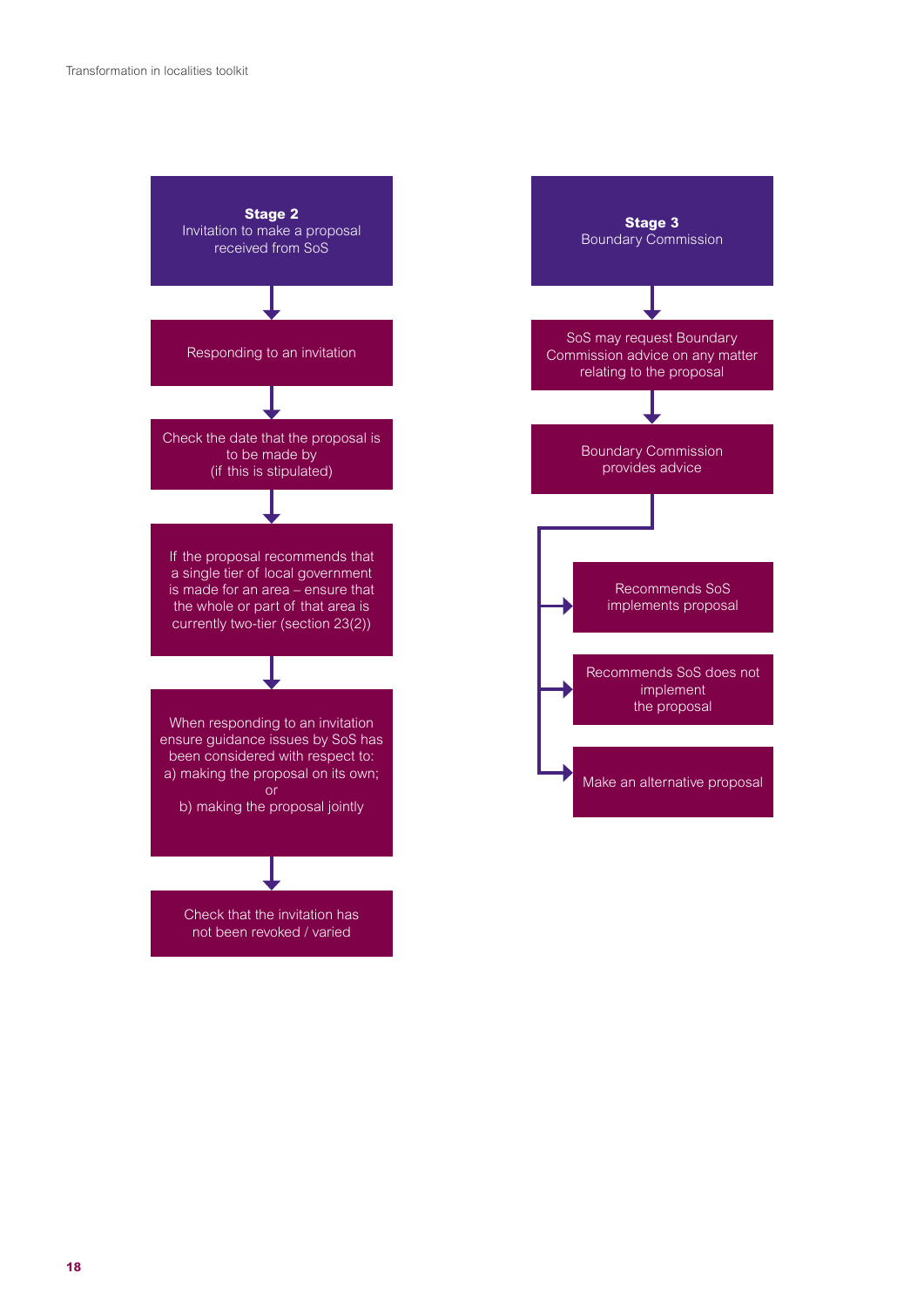

### Unitarisation – Things to think about

Things to think about are:

- transitional measures (e.g. designation of interim Statutory Officers);
- transfer of procurement processes before contracts have been awarded;
- creation of a new constitution;
- designation of Monitoring Officer, Chief Finance Officer and Head of Paid Service;
- the staff of each district council may well have different terms and conditions of employment there may be potential to negotiate harmonisation of terms of employment for staff (subject to TUPE and consultation requirements); and
- rationalisation of operational and administrative property (e.g. depots, office accommodation etc.).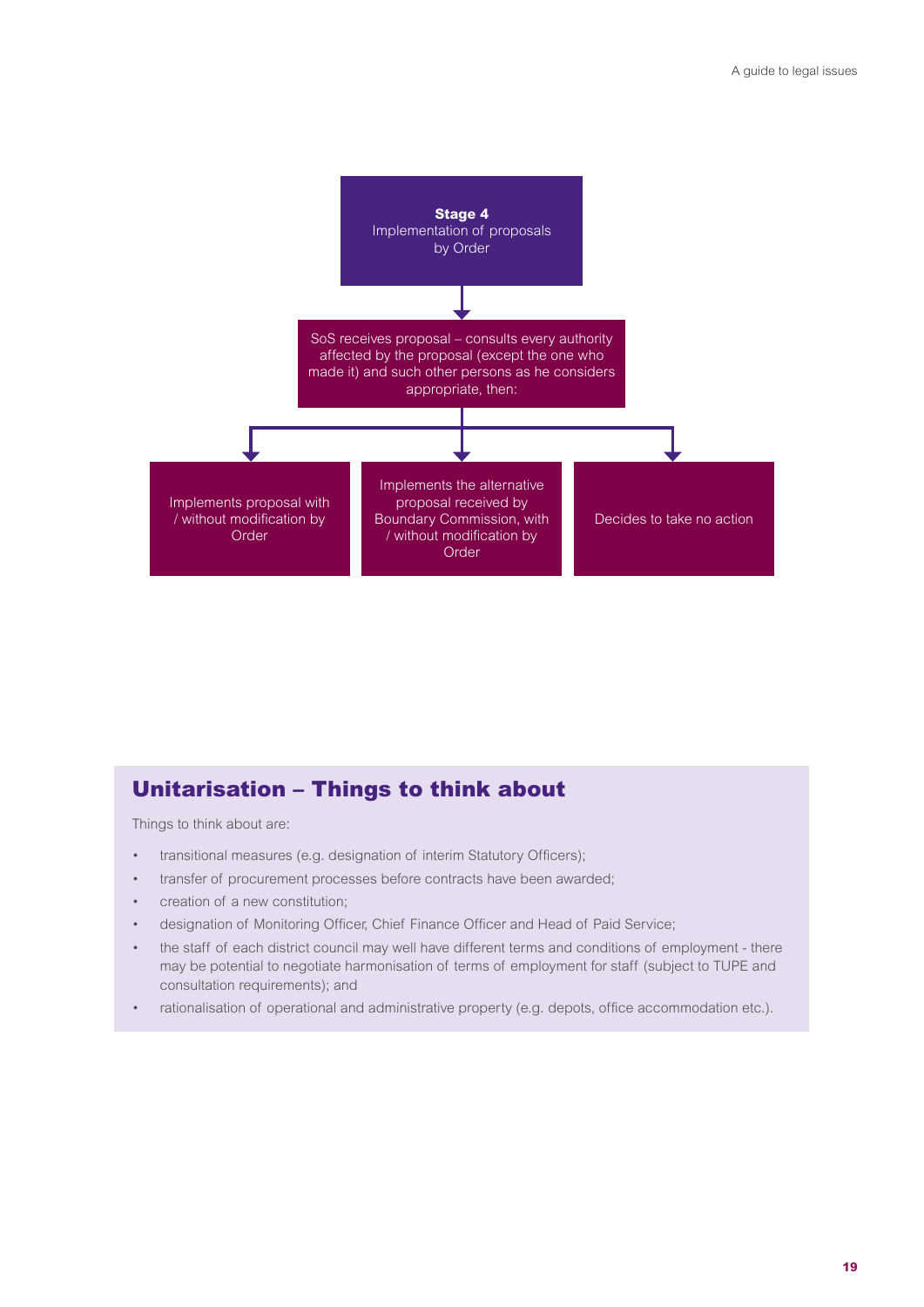## Contractual arrangements

This guidance has outlined a range of collaborative models in the sections above. It is advisable that any form of collaboration is documented. Below, we outline two methods of documenting collaboration: a Memorandum of Understanding, which is useful for documenting an informal collaboration, or a collaboration in its infancies, and an inter-authority agreement which is suitable for longer-term or more formal collaboration projects.

### Memorandum of Understanding (MOU)

To document an early stage of collaboration, district councils can use an MOU<sup>23</sup>.

If the collaboration is:

- aspirational;
- requires flexibility;
- there is a high degree of mutual trust and ;
- fixed outcomes are not required,

then documenting the collaboration through an MOU is a good idea. The collaboration should ideally be overseen by an unincorporated consultative board. The board should be comprised of representatives from both / all district councils and can involve service user representatives and other agencies, to engage and focus the authorities who are collaborating.

The advantages of such an approach are:

- flexibility;
- fluidity;
- ability to involve a wide range of people on a board (for example, service users).

The disadvantages are:

- no legal certainty that an outcome will be achieved;
- lack of legal enforceability;
- it is not suitable for incurring liabilities, entering contracts, employing staff or where TUPE or other complex matters are involved;
- decisions of any board cannot be formal council decisions and can only be "indicative" or consultative and would have to be referred back to the duly appointed formal decision-making bodies or individuals.

An MOU and an optional unincorporated board can be used to document and implement most nonstructural forms of collaboration (except a Joint Committee, Joint Teckal company or an Economic Prosperity Board as these models all have built-in board structures).

The governance and any operational arrangements should be set out within the terms of the MOU.

An MOU can be expressed to not be legally binding in its entirety or in certain parts. This allows flexibility for district councils to include some aspirational matters which are not intended to be contractually enforceable.

If the councils do not intend the MOU to be legally binding, it is important to state this expressly. Otherwise, there is a risk that the MOU could be construed to be a legally binding contract. This could lead to a district council incurring liabilities if an obligation is not performed. (Note, under English law, something does not need to be written or signed, to constitute a legally binding contract even though most district councils' standing orders require contracts to be in writing and signed.)

As a board arrangement would be an unincorporated association, the representatives can operate bespoke voting arrangements according to the provisions of the MOU, unlike the simple majority arrangements required for a joint committee (see above).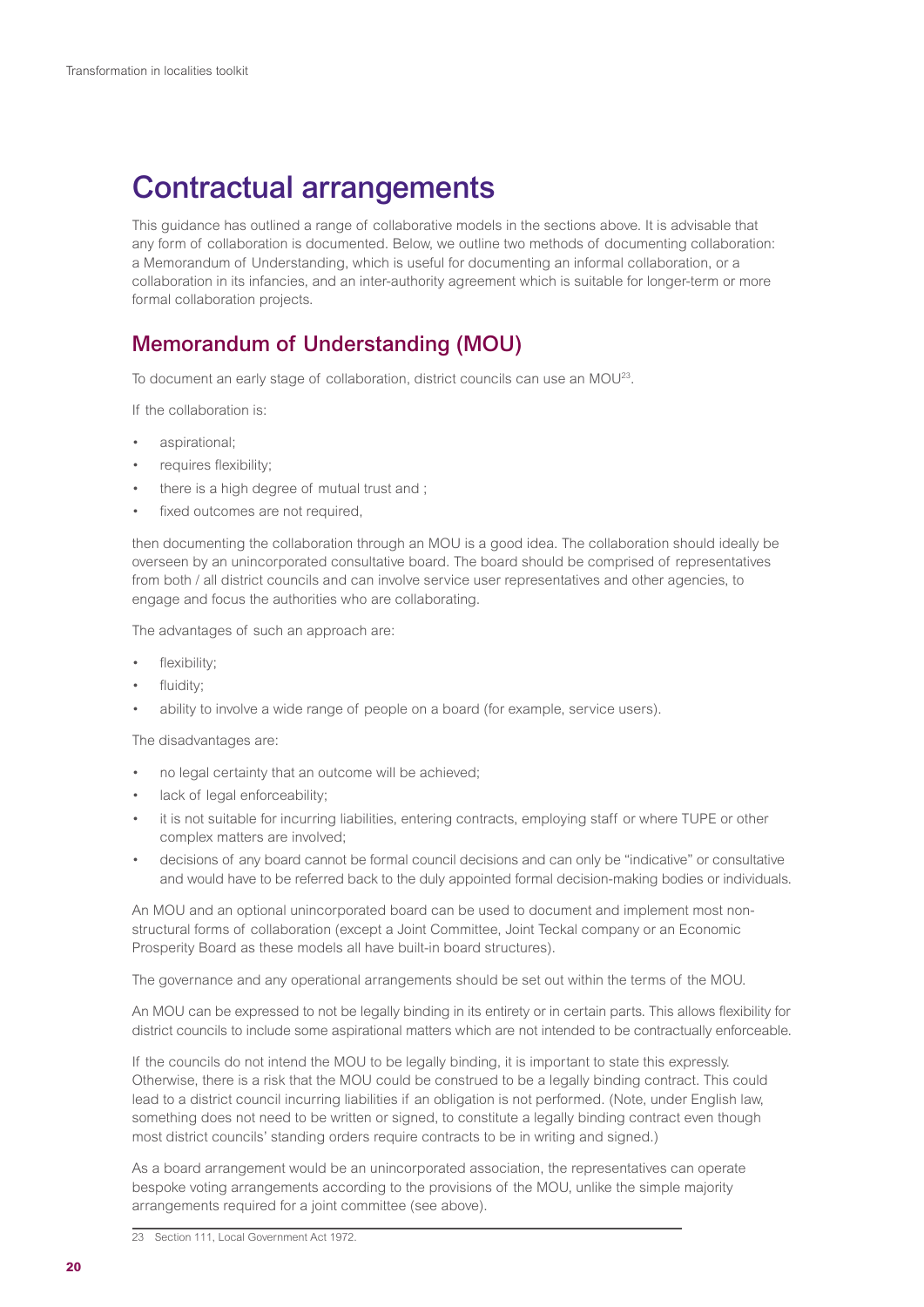As an alternative to an MOU, a contractually binding inter-authority agreement can be used. A key issue to consider at the outset of the collaboration is what both district councils want to achieve and how comfortable the councils will both feel being tied in to legal obligations.

If the collaboration under the MOU is successful then the district councils may wish to consider formalising all or part of it into an inter-authority agreement.

### Inter-authority agreement

Another alternative for documenting collaboration is for two or more district councils to enter into an interauthority agreement. This is more detailed than an MOU and will usually be completely or partly legally binding.

Inter-authority agreements are usually used to document arrangements for:

- placing staff at the disposal of other authorities under section 113 of the Local Government Act 1972;
- for formal delegations under section 101 of the Local Government Act 1972 or s9E and s9EA and s9EB of the Local Government Act 2000 and the Local Authorities (Arrangements for the Discharge of Functions) (England) Regulations 2012);
- for service agreements under LAGSA 1970 and to document the behind the scenes operation of joint committee arrangements (see above); and
- and to supplement joint committee arrangements

An inter-authority agreement will often meet the classification of a "co operation agreement" under public procurement law (see below) and if so, is not subject to the procurement rules. However, it should not be automatically assumed that any inter-authority agreement falls outside procurement law unless all the specific requirements under the relevant exemption are met.

A co-operation agreement is a mutual co-operation agreement between two local authorities and/or any other public bodies who are "contracting authorities" (see footnote 34). E.g. registered providers, NHS Trusts or Teckal companies (see above). This provides an exemption from the tendering requirements of the public procurement rules $24$ .

This could be a useful option for a district council wishing to collaborate with another district council (or other local authority) with a similar ethos and policy objectives. Especially where there is a shared vision as to how to deliver the service. A high level of trust is required in order for this to work successfully.

This could involve a lead authority arrangement, with authorities resolving to delegate certain clearly defined administrative functions to a single lead authority with a meeting of elected members. Alternatively, it could involve a lead authority supported by a decision-making forum of authority officer representatives who have delegated authority to make decisions.

With regards to unitarisation / local government reorganisation, all contracts, rights and liabilities are transferred to the new unitary authority by way of statutory transfer, e.g. The Cheshire (Structural Changes) Order 2008 (see discussion above).

Attention should be paid as to whether every contract allows for assignment. If not, then this will be a matter for negotiation, especially if assigning to an entity that is not a public authority (e.g. a company). It will be necessary for each authority to carry out a due diligence exercise.

<sup>24</sup> The mutual co-operation agreement exemption applies under Regulation 12(7) of the Public Contracts Regulations 2015: "Regulation 12(7) A contract concluded exclusively between two or more contracting authorities where all of the following conditions are fulfilled:— (a) the contract establishes or implements a co-operation between the participating contracting authorities with the aim of ensuring that public services they have to perform are provided with a view to achieving objectives they have in common; (b) the implementation of that co-operation is governed solely by considerations relating to the public interest; and (c) the participating contracting authorities perform on the open market less than 20% of the activities concerned by the co-operation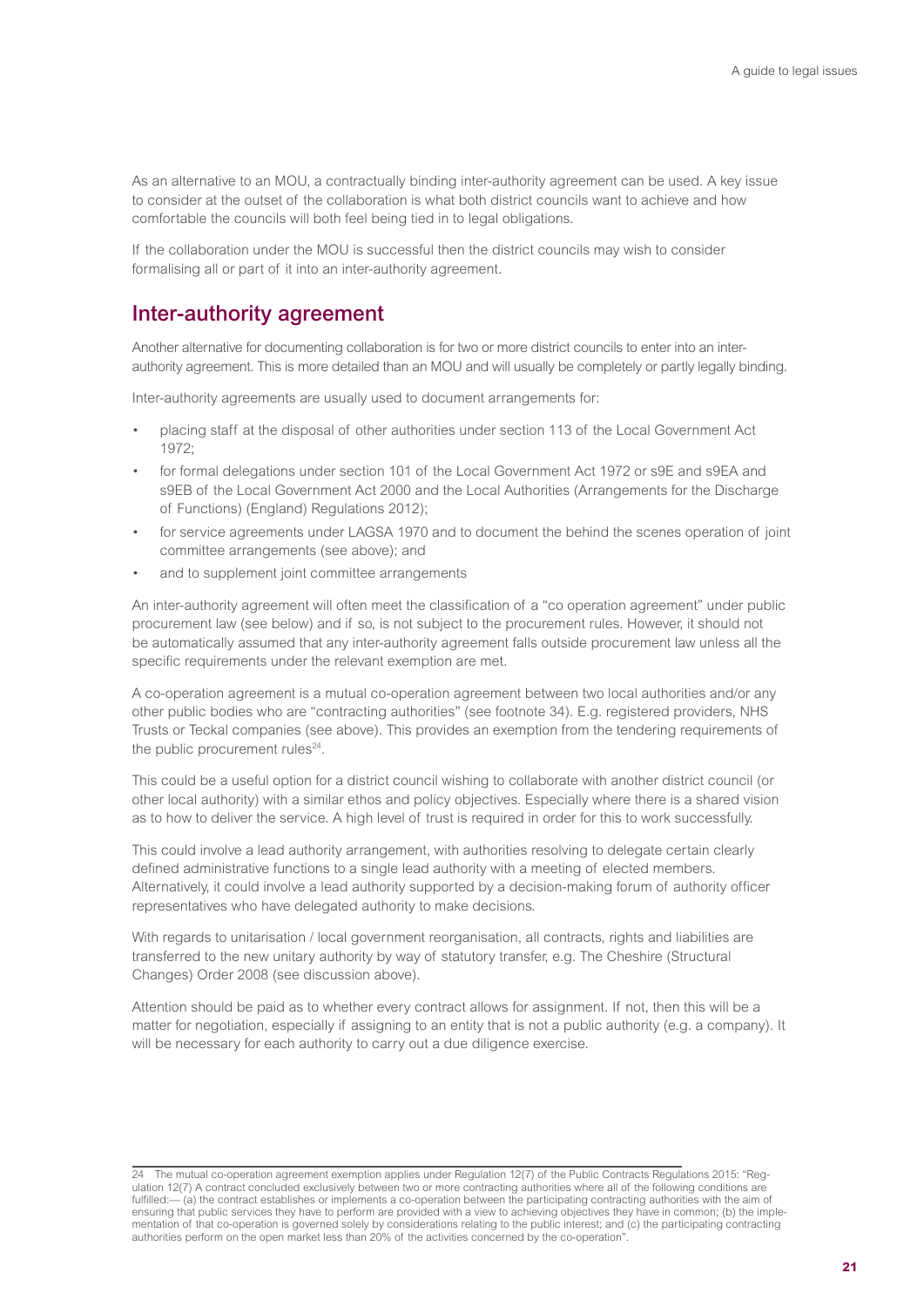Examples of due diligence questions are:

- what contracts does the district council (or other local authority) currently have?
- what are the transfer, assignment and termination provisions in relation to these contracts?
- there may be potential procurement issues with assigning a contract and it may be necessary to reprocure or come within an exemption such as Regulation 72 contract changes (see below).

It should be borne in mind that voluntary, non-structural arrangements entered into by district councils may fall under the definition of a "best value arrangement" under section 3(1) Local Government Act 1999. It is therefore vital to ensure consultion is carried out with regard to the arrangement in order to prevent the risk of legal challenge. This is detailed in the next section.

## Duty of consultation relevant to all forms of collaboration

The duty of best value imposes an obligation on "best value authorities" to consider "overall value" when assessing service provision<sup>25</sup>. Overall value encompasses factors such as economic value, environmental value and social value.

In the context of district councils, a "best value authority" includes the following<sup>26</sup>:

- an English local authority (i.e. a district council or a county council or a London Borough council);
- an Economic Prosperity Board (see above);
- a combined authority (see above).

A "best value authority" has a responsibility to make arrangements to secure constant improvement in the way in which it exercises its functions, whilst having regard to principles of economy, efficiency and effectiveness<sup>27</sup>. As part of this duty and before making a decision about a best value arrangement (e.g. a collaboration with another council), a "best value authority" must consult<sup>28</sup>:

- representatives of persons liable to pay any tax, precept or levy to or in respect of the authority;
- representatives of persons liable to pay non-domestic rates in respect of any area within which the authority carries out functions;
- representatives of persons who use or are likely to use services provided by the authority; and
- representatives of persons appearing to the authority to have an interest in any area within which the authority carries out functions.

If a district council does not fulfil its duty to consult at a formative stage of deciding whether to make a best value authority then it is vulnerable to legal challenge<sup>29</sup>.

### Governance

Each new body requires a constitution, internal regulations and rules of governance. If there is more than one district council working together then it can be efficient to have identical constitutions and standing orders (e.g. as do Forest Heath District Council and St Edmundsbury District Council).

<sup>25</sup> Revised Best Value Statutory Guidance, Department for Communities and Local Government March 2015, paragraph 2.

<sup>26</sup> Section 1(2) Local Government Act 1999

<sup>27</sup> S3(1) Local Government Act 1999; "best value authorities" must also have regard to any guidance issued by the Secretary of State 28 S3(2) Local Government Act 1999

<sup>29</sup> *R. (on the application of Nash) v Barnet LBC* [2013] *EWHC 1067 (Admin);* [2013] – this was a challenge to a local authority's decision to outsource a high proportion of its functions to a private company on the grounds that it was unlawful for lack of consultation pursuant to s3(2) Local Government Act 1999; and *Peters v Haringey LBC* [2018] EWHC 192 (Admin) in which one of the grounds of challenge against a local authority's decision to form a development vehicle was the failure to consult under s3 Local Government Act 1999.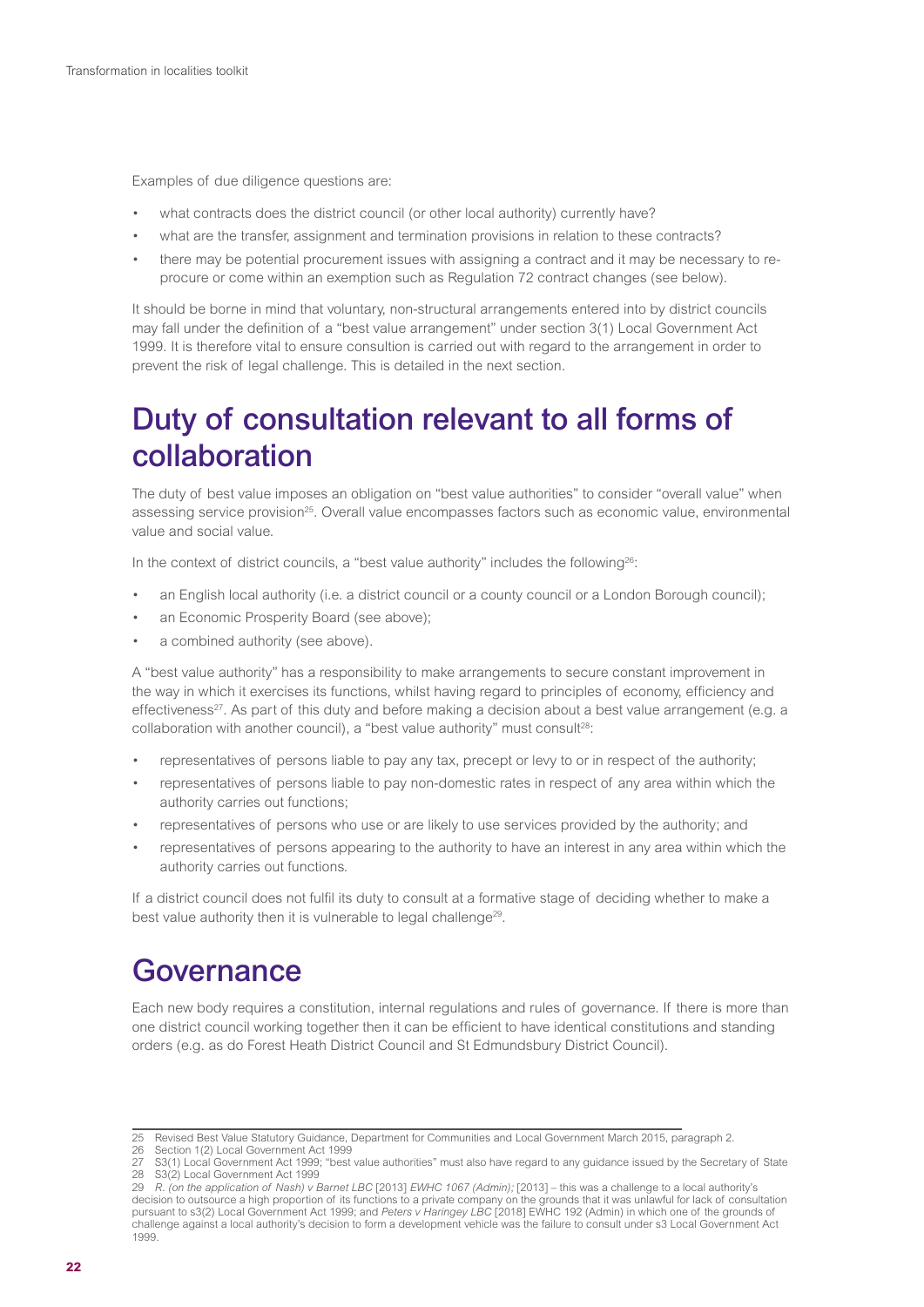### Governance – Things to think about

Issues to consider where two separate authorities remain as separate legal entities:

- dispute resolution and conflicts of interest;
- if the Chief Finance Officer or Monitoring Officer works for both authorities then this can give rise to professional conflicts of interest. It is advisable to consider in advance how such an issue could be resolved; and
- governance for collaboration will need special care if the two authorities have different constitutional arrangements (e.g. committee / cabinet models).

## Public procurement

District councils are subject to European procurement rules by virtue of being a public authority. The Public Contracts Regulations 2015 (PCR), which implement the EU Directive<sup>30</sup>, are rules which govern the procurement of goods, services and works above certain thresholds by public authorities<sup>31</sup>. The public procurement rules can still be engaged in the case of district council collaboration because the fact that the authorities are public bodies does not automatically exempt the arrangement they have from being regarded as a "public contract" under the procurement rules.

It should be borne in mind that there is likely to be a public procurement regime and possibly prohibition on state aid after Brexit. The details depend on the trade agreements that the UK signs up to.

Hence, the arrangement will need to meet the specific rules of a specific exemption or be procured. All exemptions are strictly defined, and arrangements designed with the purpose of circumventing the public procurement rules are automatically vulnerable to challenge. Typical exemptions which may apply in collaborations between district councils are:

- Co-operation Agreement under Regulation 12(7) of the PCR (see above);
- the "Teckal" or Joint Teckal exemption (see above) will apply where all of the following conditions are fulfilled:
	- one or more "contracting authorities"<sup>32</sup> control the company in the same way that it/they controls its/their own departments;
	- more than 80% of the activities of the company are carried out for its local authority shareholders/members; and
	- there is no private shareholder or member of the company<sup>33</sup>.

### Transfer of Public Functions

Less commonly, such as in the case of some of the structural options such as unitarisation, local government reorganisation or district council merger, a special exemption from public procurement rules applicable to the transfer of public functions may apply. It was decided in the case of Remondis GmbH v Region Hannover that the transfer of functions by public authorities to an autonomous special purpose vehicle (SPV) (e.g. a newly established authority) governed by public law is not a public contract<sup>34</sup>.

33 Regulation 12 Public Contracts Regulation 2015.

<sup>30</sup> Public Sector Procurement Directive (2014/24/EU).

<sup>31</sup> Explanatory Memorandum to the Public Contracts Regulations 2015, para 2.

<sup>32</sup> Contracting authority means local authorities (including district councils), regional authorities, the State, bodies governed by public law and central government authorities, Regulation 2 Public Contracts Regulation 2015.

<sup>34</sup> Remondis GmbH & amp Co KG Region Nord v Region Hannover and others (Case C-51/15), para 57: https://uk.practicallaw.thomsonreuters.com/w-005-2314?transitionType=Default&contextData=(sc.Default)&firstPage=true.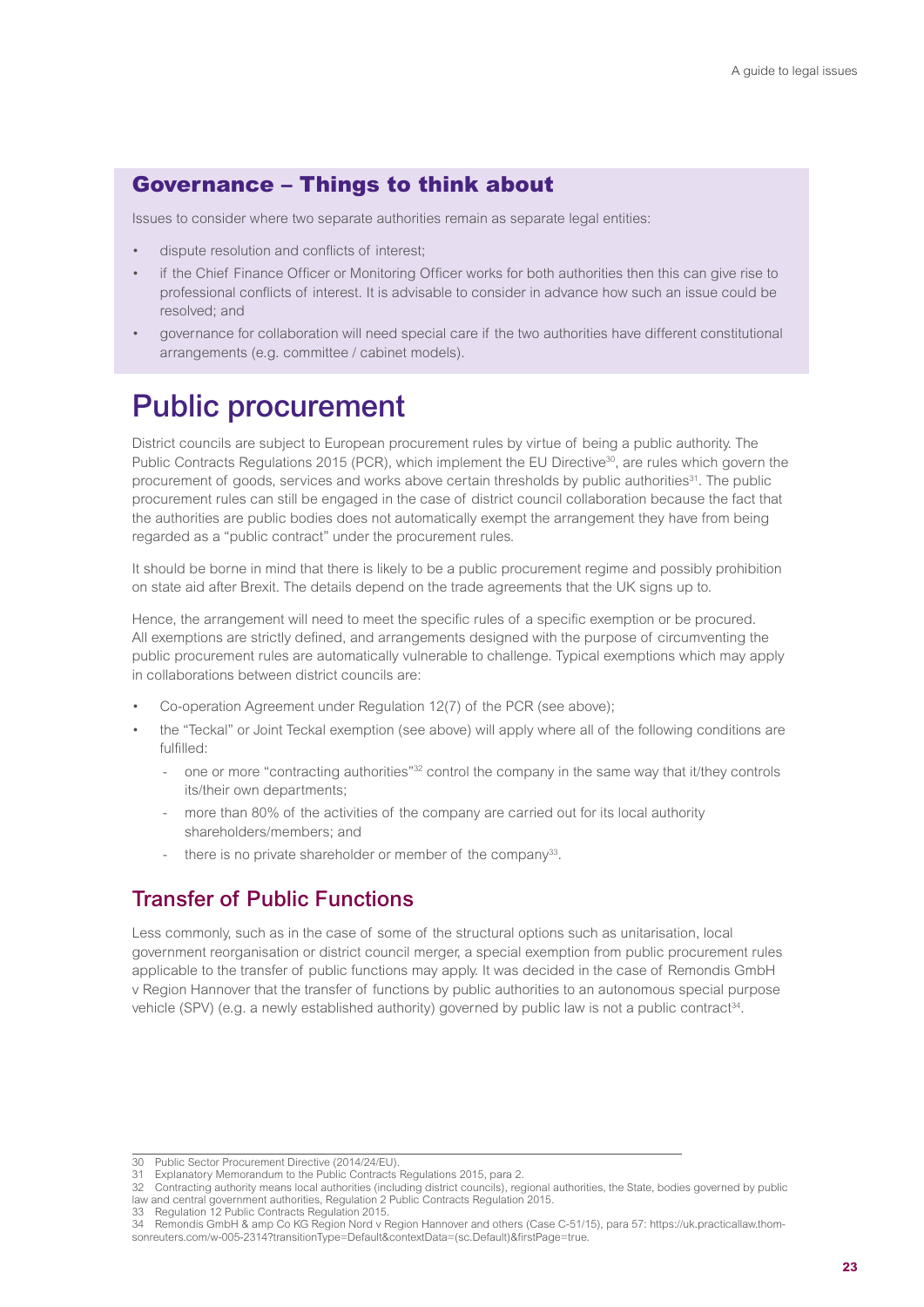## Joint procurement

### Central purchasing bodies

If district councils want to procure together frequently then there is an ability for local authorities to jointly procure supplies and/or services through a "central purchasing body" this is usually a purchasing consortium or joint committee35.

### Occasional joint procurements

There is also power for local authorities to agree to perform certain specific procurements jointly on a one-off basis<sup>36</sup>.

### Bodies governed by Public Law

If forming a new body, then that body could be a "body governed by public law", which is a body that is established to meet needs in the general interest, does not have a commercial character, has a legal personality and is either managed or primarily financed by the State, local authorities or other "bodies governed by public law"37. A "body governed by public law" would itself be subject to the procurement rules and have to advertise and tender for the supplies it intends to buy in.

### Contract changes – Regulation 72 of the PCR

Should a council wish to modify a contract to add in another authority's requirements to assist the collaboration then this might not necessarily mean the contract has to be reprocured. An exemption to the PCR under Regulation 72 may apply in the following circumstances<sup>38</sup>:

- where the scope and nature of the possible modifications were stated in the original procurement documents;
- where the original procurement documents do not provide for modifications that would alter the overall nature of the contract;
- where the need for modification has been brought about by circumstances which a diligent authority could not have foreseen;
- the modification does not alter the overall nature of the contract; and
- any increase in price does not exceed 50% of the value of the original contract<sup>39</sup>.

Care needs to be taken if relying on any exemption. Hence it is advisable to seek specialist procurement law advice.

## State aid

State aid will usually be unlawful unless there is an exemption. State aid is an issue when provided by public authorities to undertakings (i.e. a JV company) where it has the potential to distort competition in the relevant market (e.g. the consultancy services market).

The issue of state aid can arise where a company enjoys a benefit which has been conferred by a public authority. Typical examples of benefits which may constitute state aid are: low rent premises, staff cost recovery, seconded staff, low or subsidised back-office services, use of a brand<sup>40</sup>, uniform, a low interest loan, use of appliances and/or equipment below market value, a funding grant or a transfer of assets

<sup>35</sup> Regulation 37(1) Public Contracts Regulation 2015.

<sup>36</sup> Regulation 38(1) Public Contracts Regulation 2015 - one contracting authority can manage the procurement on the behalf of the other authority but both authorities remain jointly responsible for fulfilling their obligations under the PCR.

<sup>37</sup> Regulation 2(1) Public Contracts Regulation 2015.

<sup>38</sup> Regulation 72(1)(a) and (c) Public Contracts Regulation 2015.

<sup>39</sup> Regulation 72(1)(c) Public Contracts Regulation 2015.

<sup>40</sup> See the alleged state aid complaint submitted by the Fire Industry Association (SA.38360 (2014/CP) where the European Representation to the EU Brussels (Competitiveness & Markets) stated that in their view based on their understanding of the circumstances the benefit from the use of the names and logos was unlikely to have exceeded the de minimis threshold of 200,000 Euros.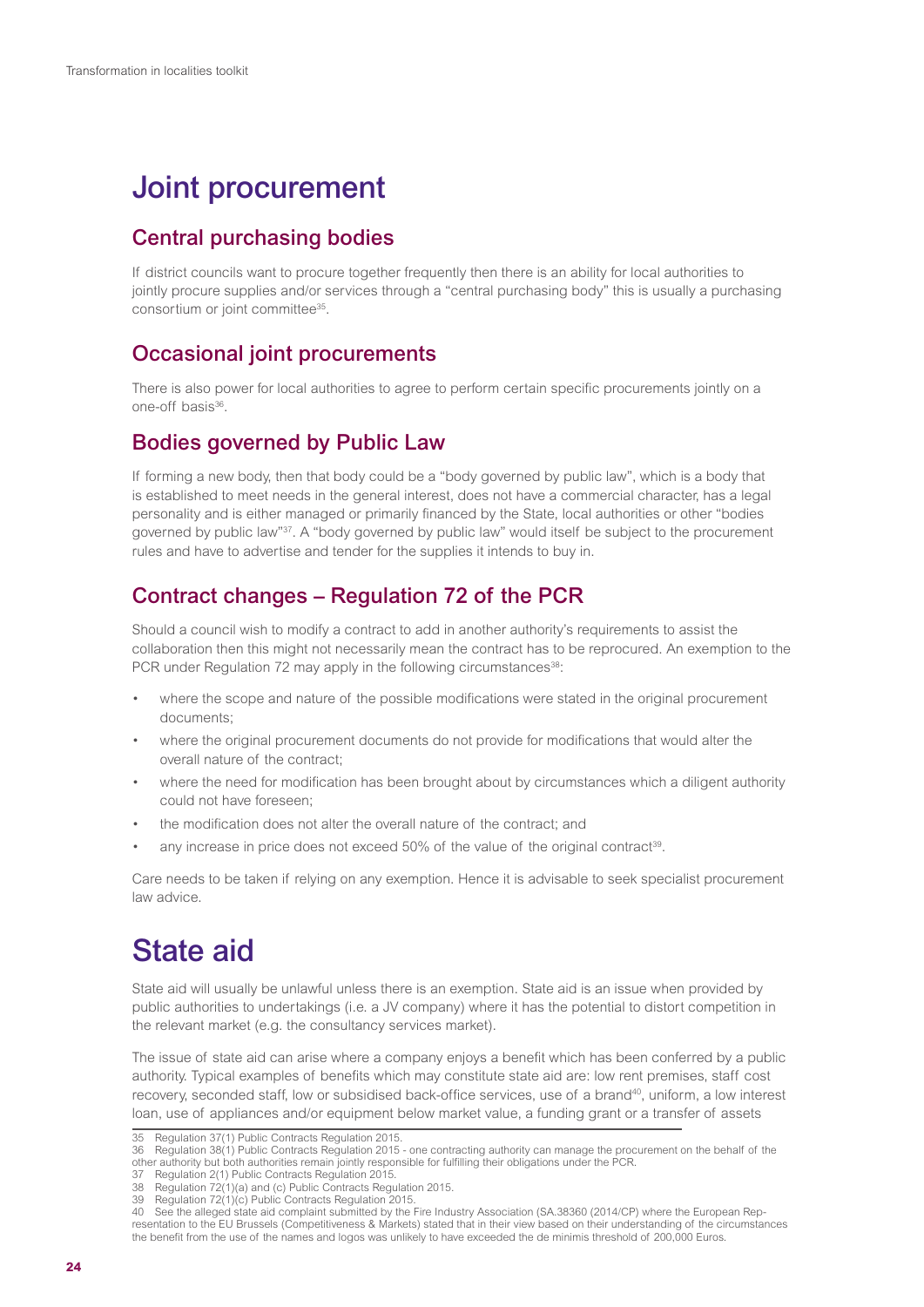below market value. Any IT, audit, accounting, HR and/or other central services provided by the public authority to the company at below market value could also constitute unlawful state aid.

The consequences for the company of being a recipient of unlawful state aid is that if a state aid complaint or challenge is brought, then the public authority which conferred the benefit would be ordered to clawback the value of the benefit from the company plus mandatory interest. The clawback may lead to the company's insolvency as well as reputational damage for the company, the authority and the individual officers who authorised the state aid (whether knowingly or unknowingly).

State aid challenges are becoming more common in the UK and a state aid complaint is relatively inexpensive and easy to make. The existence of unlawful state aid may also be spotted by auditors or grant funders and lead to grants being clawed back or contracts terminated.

Following the UK leaving the EU, it is considered likely that the UK will retain some state aid law in order to maintain competitiveness and a level playing field between the public and private sectors on trading matters.

## Options appraisal

When deciding upon the model of collaboration, local authorities should prepare and publish an options appraisal.

This should cover the following as a minimum:

- the authorities involved in the collaboration;
- the recommended collaboration model and why other models are not appropriate;
- the services to be delivered through the chosen model;
- the legal powers that enable the delivery of services through the chosen model;
- any procurement requirements such as advertisement, or any exemptions to procurement rules being relied upon;
- the results of any public/service users' consultation;
- the impact of collaboration on employees of the participating authorities and any changes to employer / pension schemes;
- how the collaboration is to be financed;
- an equality impact assessment; and
- an implementation plan.

The options appraisal will set out the legal and financial basis for the collaboration and demonstrate that the collaborating authorities have considered the impact on other local authorities and take into account any relevant local or national policy.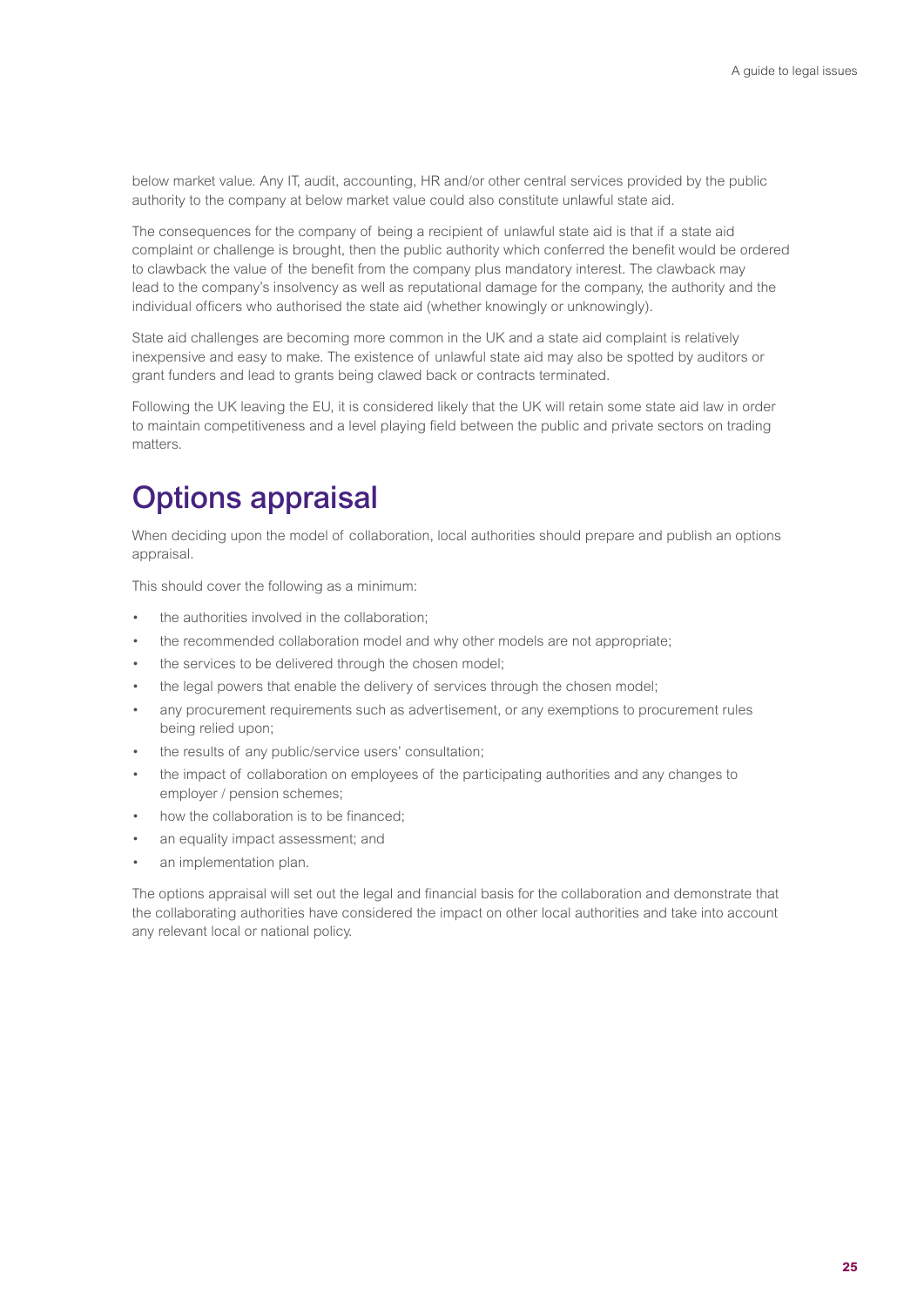## **Property**

Property can include operational and administrative premises which may be held freehold, under a lease or a licence. The release or disposal of surplus property can generate capital receipts or revenue if put into a special purpose vehicle. We suggest some practical steps below for authorities seeking to collaborate.

#### Step 1 – Carry out an Internal Audit to see what you own and occupy

What properties does each district council have an interest in? Freehold and leasehold interests, licences or tenancies at will, all have their own specific issues that need to be considered.

### Step 2 – Investigate

Early due diligence is key to establish whether any property issues or operational issues need to be addressed. For example, for what statutory purpose is the property held, are there any restrictions on title? Are landlords' or other third party consents needed? Can some assets be disposed of to generate a capital receipt or put into a separate incorporated vehicle to generate revenue? A district council should ascertain the terms applicable to any assets / liabilities to be inherited by the new entity (e.g. a new unitary council, a new district council or a joint company).

### Step 3 – Collaboration

How has each district council been operating its properties to date and what's the plan postcollaboration? Are any ancillary documents or agreements enjoyed by one district council to be used by another authority going forward, such as service agreements or construction documents?

### Step 4 – Delivery

In relation to the creation of a company or joint company by district councils, the necessary legal paperwork will need to be prepared to ensure the district councils' intentions are delivered once the company has been established.

## Tax

When collaborating with non-local authority partners, participating in companies, or relocating premises, tax considerations such as VAT, corporation tax and SDLT should be borne in mind at an early stage.

## Intellectual property

Intellectual property rights can often be overlooked or misunderstood in a local government context but are a critical issue to consider when seeking to collaborate.

Intellectual property can include trade marks, domain names, copyrights and patents and before establishing a new entity or company it is important to do an audit of all assets and not to forget intellectual property assets. An intellectual property audit involves looking at the following questions:

- What does each authority think it owns?
- What does the authority own (brand and logo trade marks, domain names, copyrights, patents)?
- What are the rights of employees and terms in employees' contracts regarding ownership of IP rights?
- What does the authority use?
- What does the authority license to third parties and what are the terms of the licence?
- What does the authority license from third parties and what are the terms of the licence (e.g. service level agreements, software agreements)?
- What statutory requirements apply?
- How will data protection rules apply?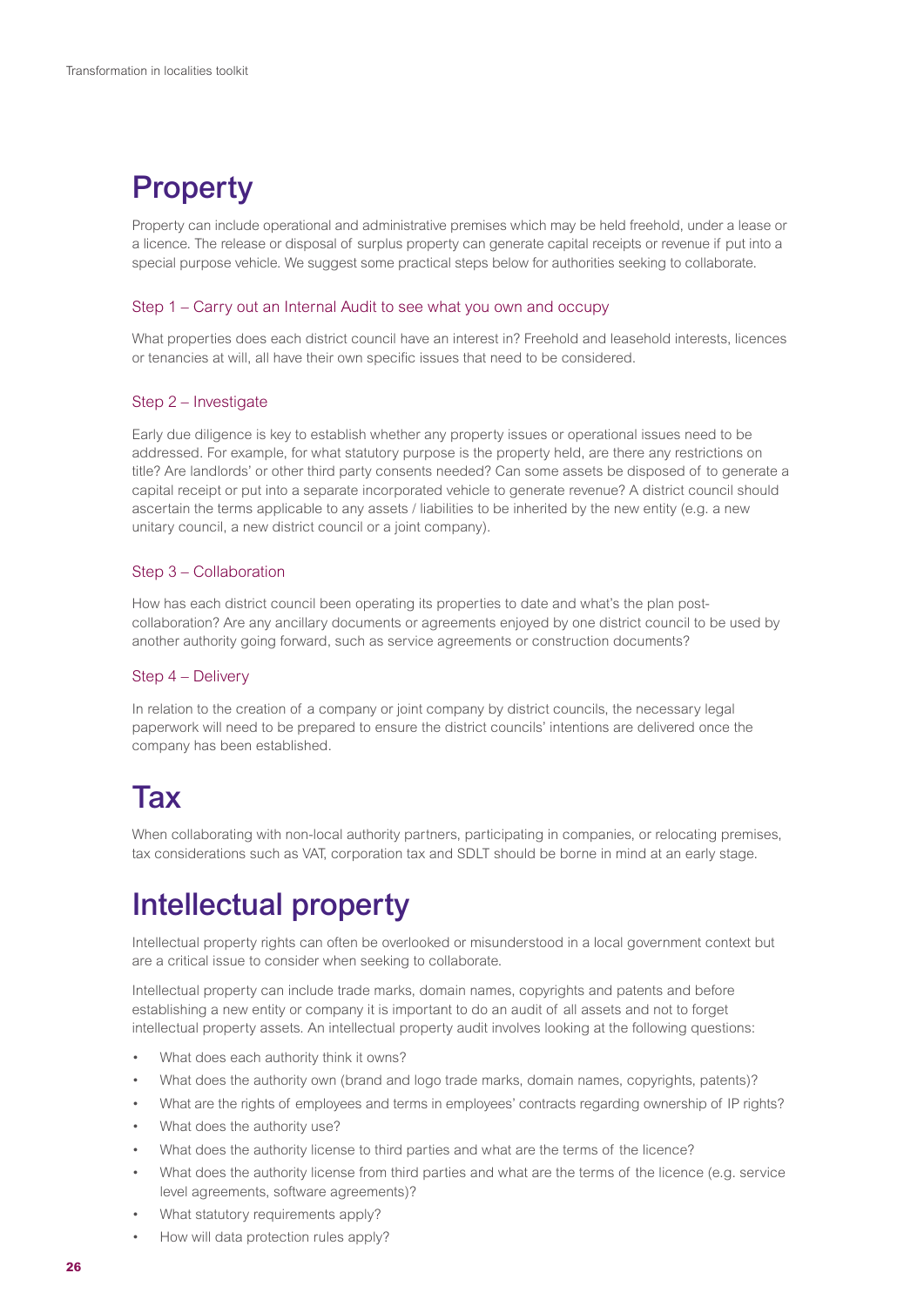It is a good idea to identify new or adaptive needs and transitional requirements by considering the following questions:

- Is an assignment of rights required?
- New licences to or from third parties (can these be granted) or is sub-licensing permitted/transitional provisions?
- Employee contracts and IP rights
- What to do with "redundant" rights
- Rights which were previously granted as part of old structure that are no longer available need to be licensed/separated
- Data protection.

It is also a good idea to identify future right requirements by looking at the following matters:

- What new names and logos might be needed?
- What new functions will be involved?
- Rights of ownership who will need what?
- Creation and use of new rights (copyright etc.) and existing rights (e.g. website content, literature prepared for each entity)
- Data protection.

## Data sharing

District councils sharing data should consider the legal (regulatory) and commercial issues that potentially apply.

Until 25 May 2018, the Data Protection Act 1998 (the DPA 98) is applicable to the processing of personal data. Simply put, the term "process" captures many forms of actions, including collection, use, storage, sharing and deletion. The term "personal data" means data from which a living individual can be identified. District councils sharing personal data must consider the applicability of the DPA 98.

Where the DPA 98 applies, district councils may only share personal data in accordance with the eight data protection principles. Additionally, district councils should also consider any relevant codes of practice issued by the Information Commissioner's Office (the ICO). The ICO is the UK's data protection regulatory authority. The ICO has issued a code of practice specifically on data sharing which district councils should consider when sharing personal data.

The DPA 98 will be replaced by the General Data Protection Regulation (the GDPR) on 25 May 2018. In the UK, the GDPR will apply through the UK's Data Protection Act 2018 (subject to Royal Assent). The GDPR largely retains the data protection principles which district councils must consider when sharing personal data. Codes of practice issued by the ICO will continue to be relevant. District councils must also have a lawful basis for processing personal data. Additionally, in certain specified circumstances, the GDPR requires entities involved in the sharing of personal data to enter into contractual provisions in relation to the data sharing.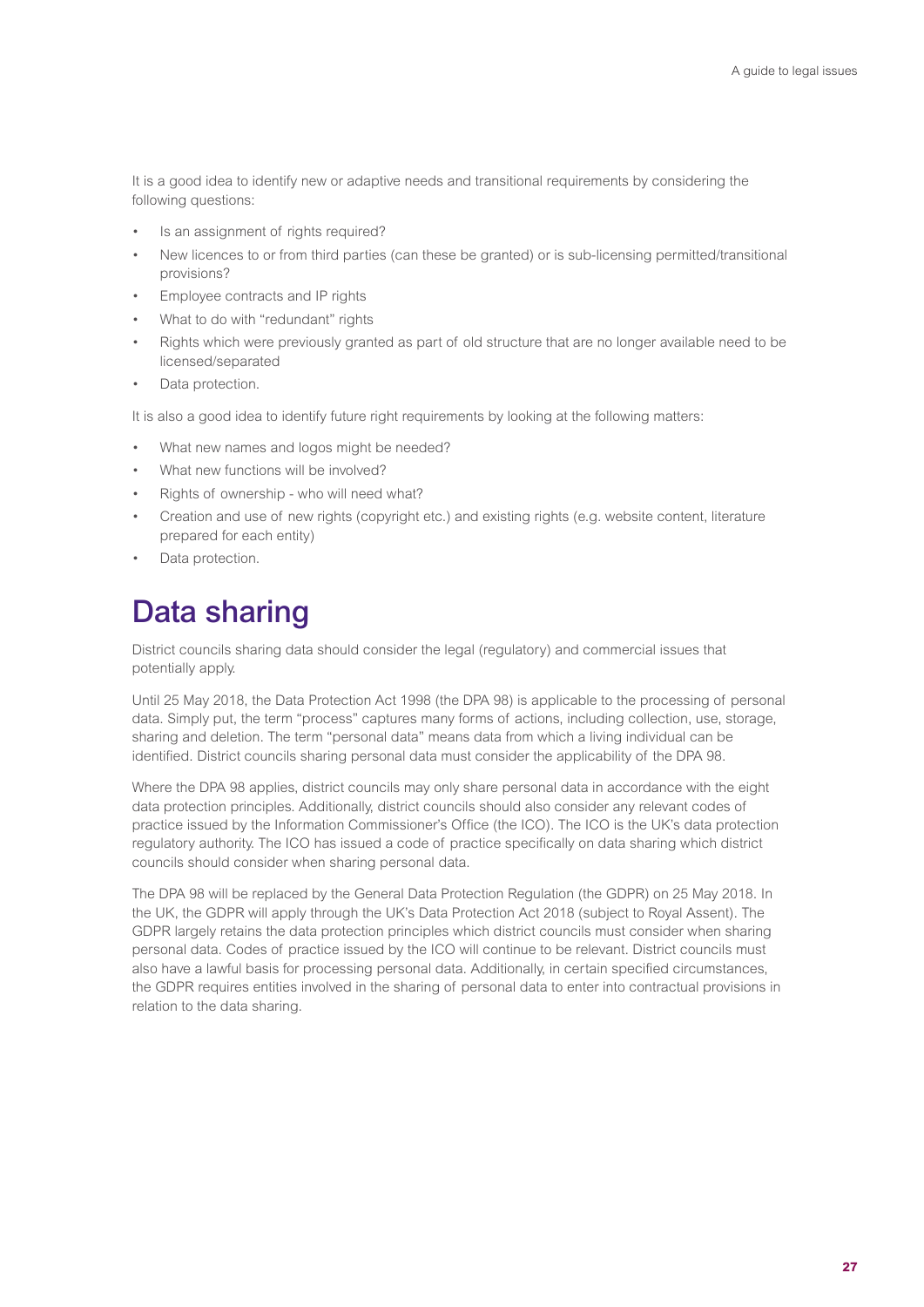### Data sharing – Some things to think about

Some of the key issues to consider under the DPA 98 and the GDPR include:

- data sharing must be lawful, fair and transparent;
- the processing must be secure;
- district councils must be in a position to demonstrate compliance with the regulations; and
- district councils must have a lawful basis for sharing personal data.

With reference to the lawful basis for sharing personal data, as a general rule, district councils may not share such data without the consent of the individual. Personal data may be shared without consent only where it is necessary for the district council:

- to perform a contract to which the individual is subject;
- to comply with a legal obligation to which a district council is subject;
- to protect the vital interests of the individual or of another person;
- to perform a task carried out in the public interest or in the exercise of official authority vested in the district council; or
- for the purposes of the legitimate interests pursued by the district council.

When sharing personal data for example when collaborating with another council, the NHS or a voluntary services provider, compliance with data protection legislation involves the consideration of a number of questions, including:

- Do the district councils have the specific powers conferred on them by legislation to share personal data?
- Must an information notice be provided to individuals to inform them on how their personal data will be shared and with who their personal data will be shared? If so, how will that information notice be made available to individuals?
- Do district councils require the individuals' consent to share their personal data? If so, how is consent obtained?
- On what lawful grounds can district councils share personal data?
- What risk does the data sharing pose to the privacy of individuals?
- How will the personal data be kept secure?
- Is a controller-processor agreement required?
- What is the data sharing meant to achieve? Can the objective be achieved without sharing data from which a living individual can be identified?

The maximum fines for non-compliance with the DPA 98 are £500,000. The maximum fines for noncompliance with the GDPR are 20 million Euros or 4% of an organisation's global annual turnover, whichever is higher.

Even if the data does not include personal data, district councils should still consider entering into a contractual arrangement to govern the sharing of data. The contractual arrangement should as a minimum address issues which may include:

- a description of the data being shared;
- who the data may be shared with;
- for what purpose;
- obligations of confidentiality on the persons who receive the data; and
- the circumstances under which the arrangement can be terminated and the consequences of termination (i.e., what happens to the data on termination?).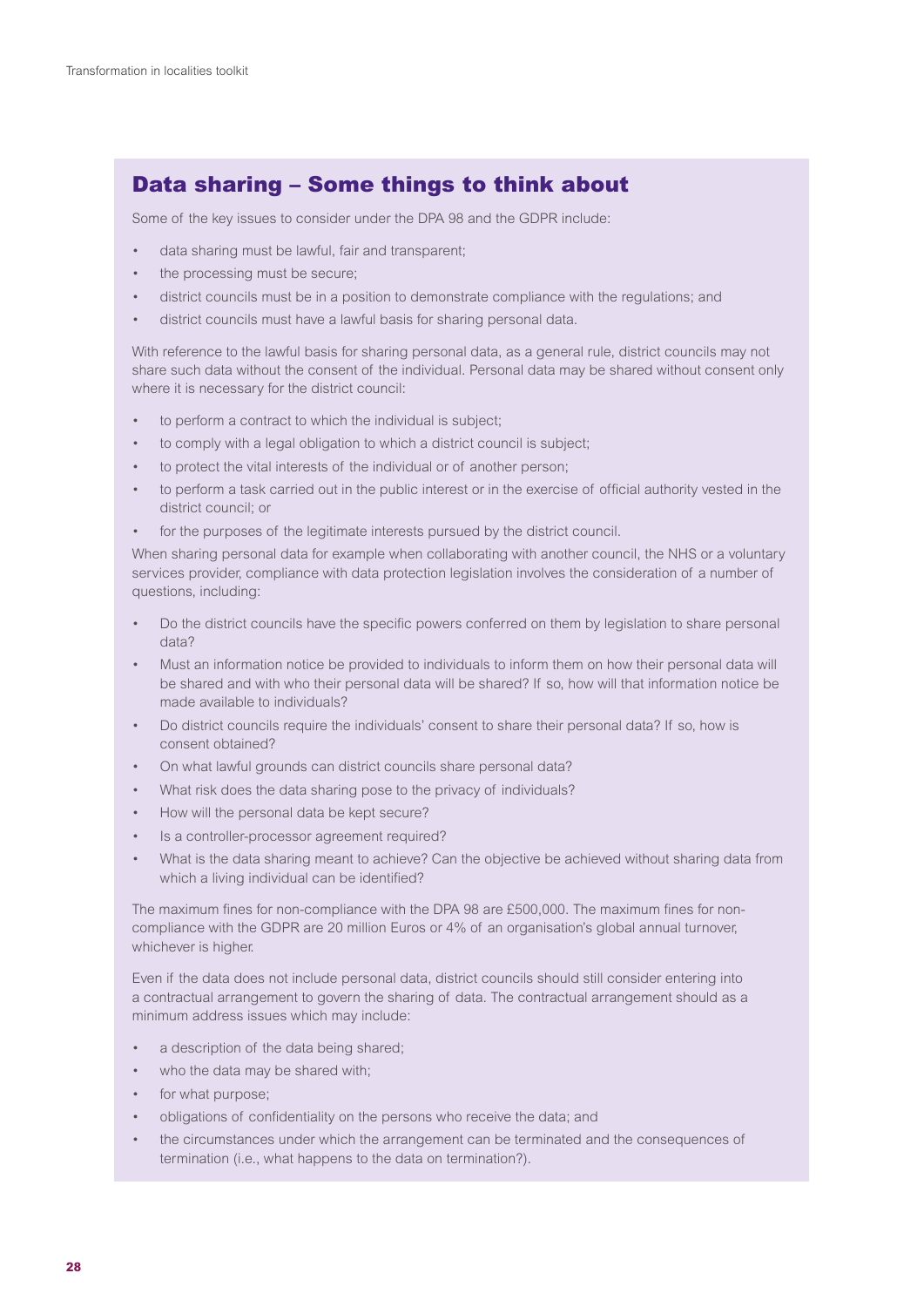## Employment

One of the issues to consider is the implications for staff who will be needed to work in the collaboration. If services or functions are moving from one organisation to another (whether another council or a joint company), then the Transfer of Undertakings (Protection of Employment) Regulations 2006 (as amended) (TUPE) are likely to apply. TUPE protects employees from dismissal and protects their terms and conditions of employment, including their continuity of service. TUPE also imposes obligations on the employers (both transferors and transferees) to inform and consult representatives of the affected employees.

### Alternatives or exceptions to TUPE

It is possible that some arrangements, which may be best regarded as transfers of administrative functions or administrative reorganisations may fall within the limited exemption from TUPE, referred to as the "Henke exemption". In Henke v Gemeinde Schierke (CJEU 1996), the court concluded that the Acquired Rights Directive, from which TUPE derives, was designed to protect workers from unfavourable consequences resulting from changes in the structure of undertakings resulting from economic trends at national / community level. Public administrative re-organisations or transfers of administrative functions between public administrative authorities were stated not to constitute transfers of undertakings. Because the transfer related only to activities involving the exercise of public authority and not an economic activity, there was no transfer. Generally, this exception is narrowly interpreted, but advice should be sought on any particular reorganisation or collaboration.

Depending on the nature of any new "undertaking", which arises as a result of the collaboration, alternative staffing models might need to be considered. There might be some services of functions which have, as a matter of statute, to be performed by an officer or employee of a public authority. In this case, TUPE could cause some problems. Alternative models such as secondment or joint employment can be useful to explore, particularly for a delegation of functions.

A secondment is where an employee is employed by one employer, but seconded to another who managed the seconded employee and uses their services on a day to day basis. It needs careful implementation to ensure it is not deemed to be a TUPE transfer.

Joint employment involves two employers being jointly and severally liable for a single employment contract with on employee.

In both a secondment and a joint employment situation, the two employers must agree their respective obligations to the individual.

### Managing change

Where either employer envisages "measures" in relation to a transfer, it must consult representatives of the affected employees about those measures. TUPE also imposes certain obligations on the employers to notify each other about the transferring employees and their respective measures.

Generally TUPE prevents changes to employees' terms and conditions and/or dismissals which are because of the transfer. Changes and dismissals are permitted if they are for a reason unrelated to the transfer, or if the employer has an "economic, technical or organisational reason entailing changes in the workforce" (and ETO reason). Advice should be sought in each case, but generally an employer requires an objective business case for any changes and must comply with all applicable consultation requirements (both collective and individual). There are separate rules and protections for collectively negotiated terms.

Harmonising terms and conditions is not an ETO reason and so the employer seeking to change terms and conditions must ensure that they have an ETO reason which supports both the changes to terms and conditions proposed and the "changes in the workforce". Change in the workforce must be a reduction in numbers, a significant change in function for the employees or a change in workplace location.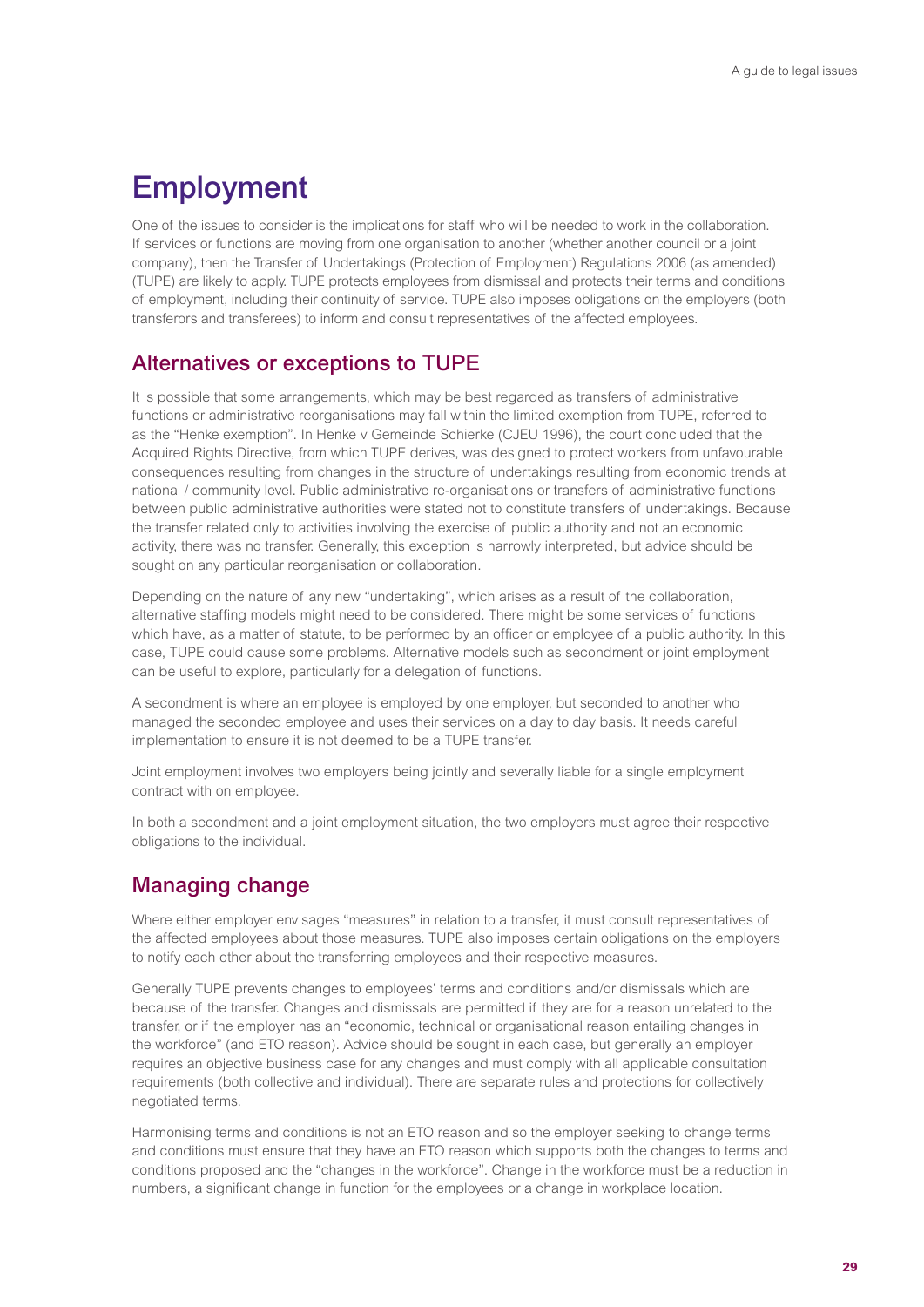If a new employer is being set up which is owned or controlled by a public authority, or any other organisation, it is likely to be an "associated employer" for the purposes of equal pay legislation. Thought will need to be given to the terms and conditions to be offered to transferred or new employees, who may be able to draw comparisons with employees of the authority. Thought will also need to be given to the working practices of the new organisation, including what HR policies and procedures it will apply.

## Pensions

When it comes to addressing pensions issues arising from a collaboration between councils, we always recommend early engagement with the administering authority. This is particularly the case where the councils sit within separate Local Government Pension Scheme (LGPS) funds.

The administering authority may be a different local authority altogether and forward thinking is advisable as technical pensions issues will need careful scrutiny by LGPS fund committees, which often only meet on a quarterly basis.

How will council employees be affected by the merger and might they end up under a different LGPS fund? These are questions to consider as part of the overall strategy. If the merger involves two or more administering authorities, you may need to open up a dialogue with those authorities to determine the LGPS fund where the Council's liabilities will be allocated. The "buy in" from each administering authority will be crucial in making headway on any proposal. Either way, the costs associated in determining the amount transferred between LGPS funds will be shared by each local authority. Timing is a key factor as actuarial involvement will be necessary.

There is legal provision for staff transfers between LGPS funds. Where staff end up under one LGPS fund, the council will need to bear in mind that this could alter the employer contribution rate the council pays. Much will depend upon the age and pension service profile of the staff concerned. There may in time be an increase or perhaps a reduction in the contribution rate as a direct result in the movement of staff.

Invariably, all local authorities will have entered into agreements with service providers to perform contracts for services. As part of the due diligence exercise, the council should review the collaborating authority's LGPS admission agreements with service providers and the service contract terms. This exercise will flush out any guarantees or risk exposure which could be inherited as part of the collaborating exercise.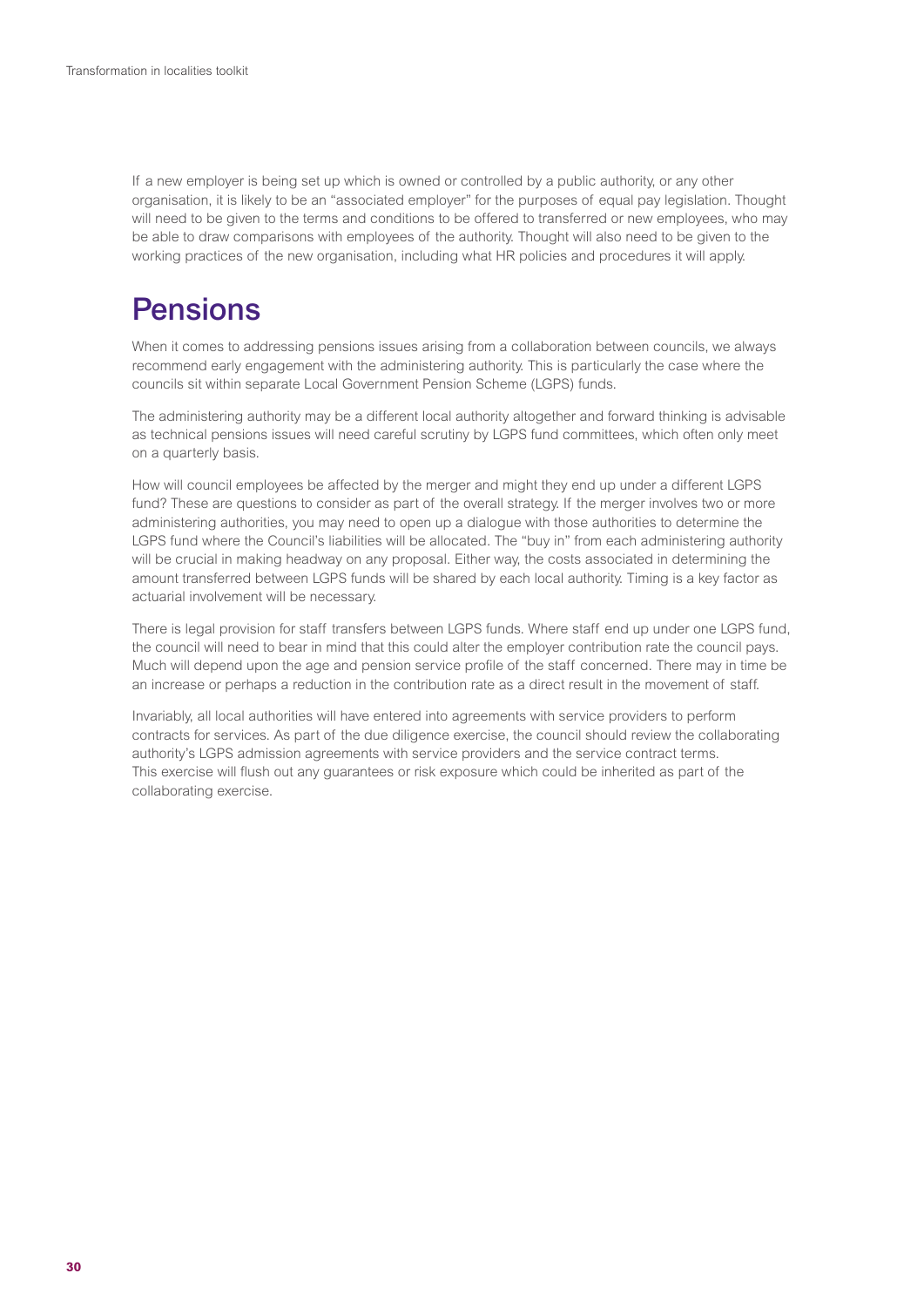### **Case study: Cotswold District Council**

Cotswold District Council, Forest of Dean District Council and West Oxfordshire District requested legal advise in respect of with pensions' issues from its 20/20 Partnership transformation (now known as Publica).

This crossed two different LGPS "Local Government Pension Scheme Advisory Board" administering authorities. We successfully worked with the Councils and the LGPS funds to achieve a "pooling" or "grouping" of employer contribution rate for the respective Councils and the service delivery vehicle – a complex commercial solution.

This required detailed engagement and management of a number of stakeholders - the LGPS funds and their actuaries, and timing milestones pushing progress forward with the LGPS funds and their advisers.

## Conclusion

This guidance has outlined a number of models which we hope will assist district councils to collaborate. As explained within each respective model, there are a number of different legal and practical considerations, particularly with respect to: powers, documentation, governance, public procurement, state aid, property considerations, tax implications, intellectual property, data sharing, employment and pensions.

We hope that this quidance is useful when deciding upon the most suitable form of collaboration for any given project and welcome any queries which might arise on legal issues.